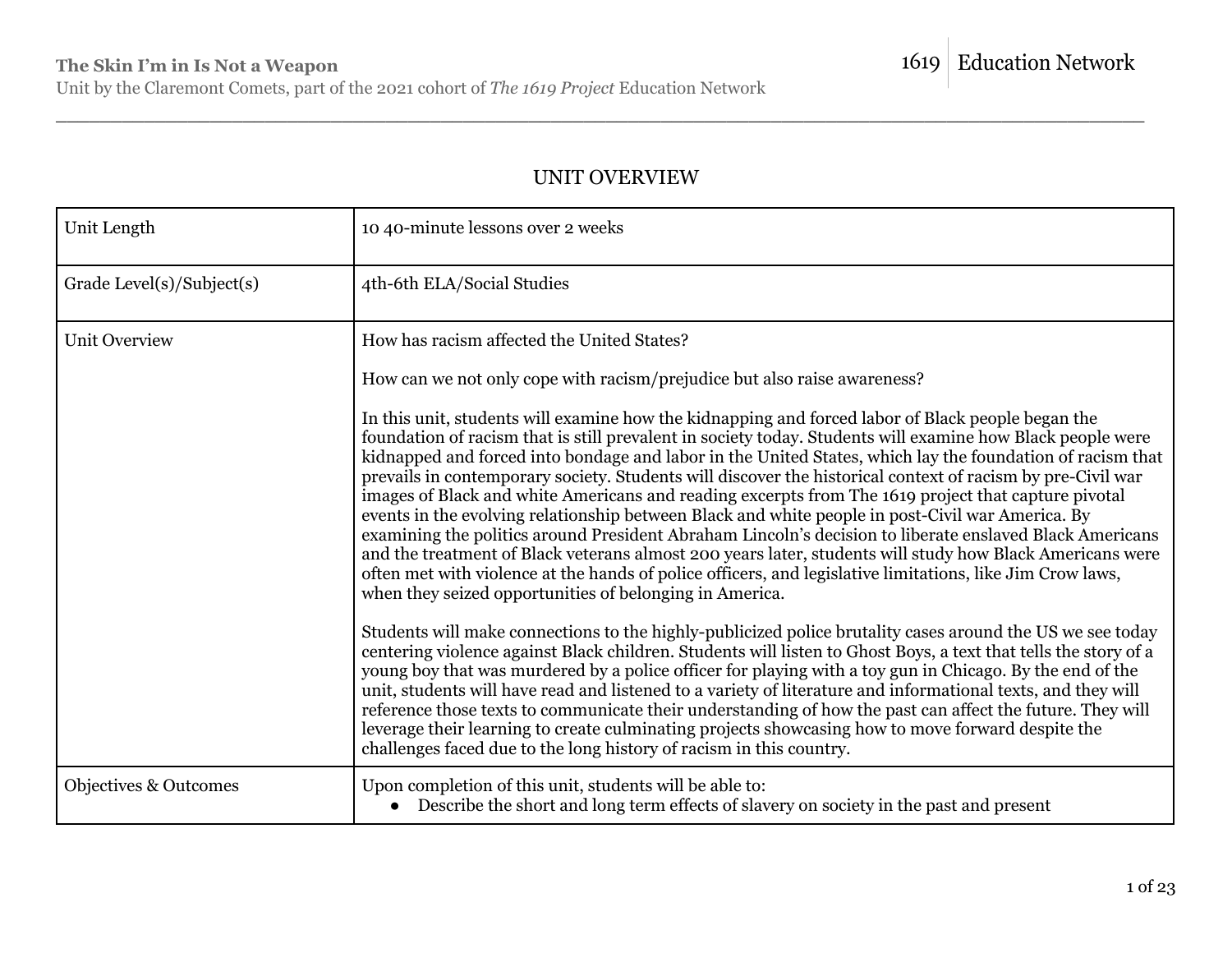1619 Education Network

Unit by the Claremont Comets, part of the 2021 cohort of *The 1619 Project* Education Network

|                       | Analyze excerpts that explore the motivations of historical figures and understand connections to<br>current events.<br>Design multimedia to show ways to combat racism/prejudice                                                              |  |  |  |
|-----------------------|------------------------------------------------------------------------------------------------------------------------------------------------------------------------------------------------------------------------------------------------|--|--|--|
| Standards             | RL4.1 Refer to details and examples in a text when explaining what the text says explicitly and when<br>drawing inferences from the text.                                                                                                      |  |  |  |
|                       | RI4.2 Determine the main idea of a text and explain how it is supported by key details; summarize the<br>text.                                                                                                                                 |  |  |  |
|                       | RI4.3 Explain events, procedures, ideas, or concepts in a historical, scientific, or technical text, including<br>what happened and why, based on specific information in the text.                                                            |  |  |  |
|                       | RI5.1 Quote Accurately from a text when explaining what the text says explicitly and when drawing<br>inferences from the text.                                                                                                                 |  |  |  |
|                       | RI5.2 Determine two or more main ideas and how they are supported by key ideas; summarize the text.                                                                                                                                            |  |  |  |
|                       | $RI_{5,3}$ Explain the relationships, or interactions between two or more individuals, events, ideas, or<br>concepts in a historical, scientific, or technical text based on specific information in the text.                                 |  |  |  |
|                       | RI6.1 Cite Textual Evidence to support analysis of what the text says explicitly as well as inferences drawn<br>from the text.                                                                                                                 |  |  |  |
|                       | RI6.2 Determine a central idea of a text and how it is conveyed through particular details; provide a<br>summary of the text distinct from personal opinions or judgements.                                                                    |  |  |  |
|                       | RI 6.3 Analyze in detail how a key individual, event, or idea is introduced, illustrated, and elaborated in a<br>text (e.g. through examples or anecdotes).                                                                                    |  |  |  |
| <b>Unit Resources</b> | <b>Ghost Boys</b> by Jewell Parker Rhodes<br>Excerpts from "The Idea of America" by Nikole Hannah-Jones<br>Feb. 12, 1946: story by Jacqueline Woodson<br>"My 12-year-old son, Tamir Rice, was killed by police. I'm not allowed to be normal." |  |  |  |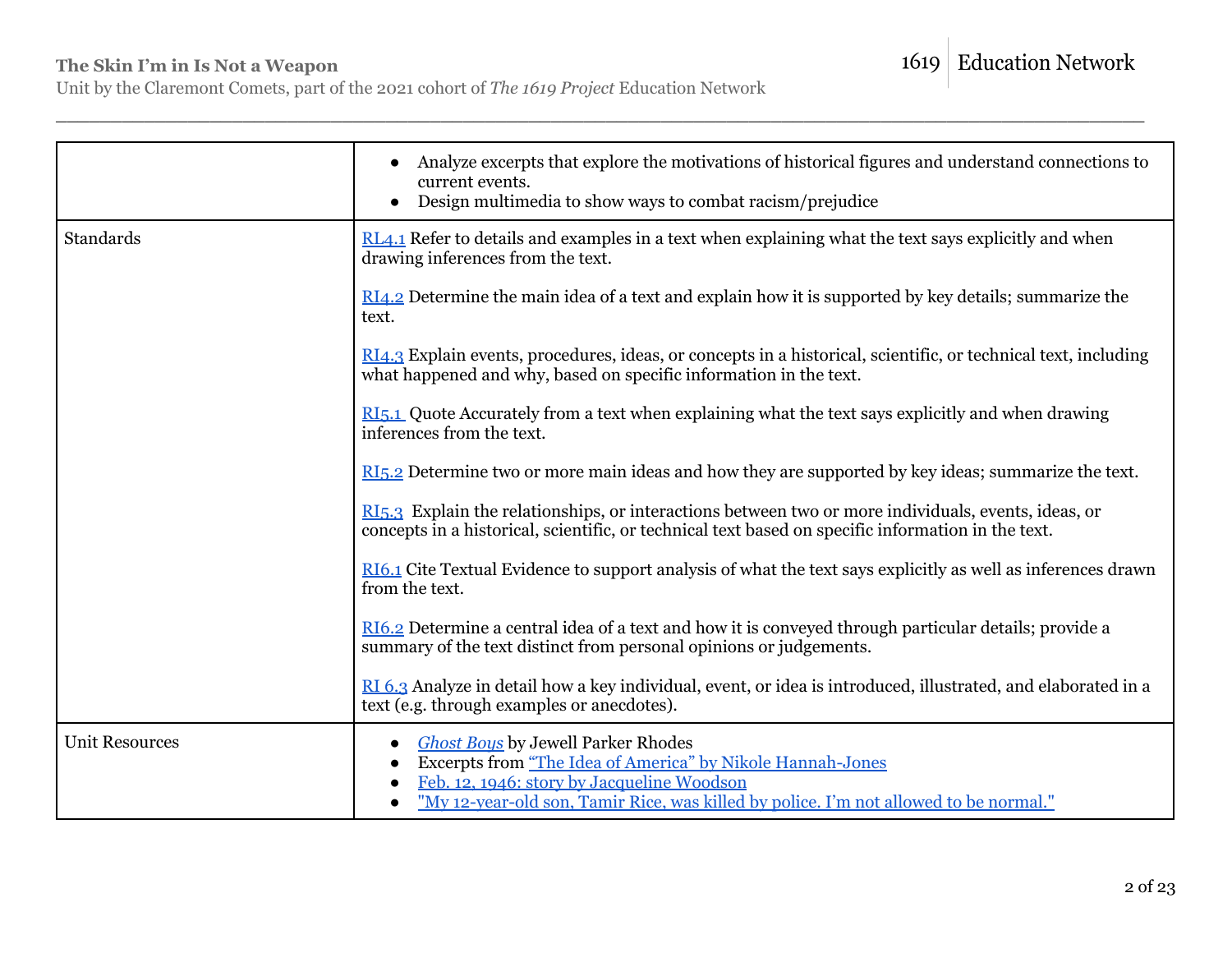Unit by the Claremont Comets, part of the 2021 cohort of *The 1619 Project* Education Network

|                       | "Trayvon Martin Case Provokes Justice and Race Debate"<br>"Britannica: Jim Crow Laws"<br><b>Civil War Animated Map (Additional Resource)</b><br>Born on the Water by Nikole Hannah-Jones, Renée Watson, Nikkolas Smith<br>• Teacher-created student materials linked throughout the lesson                                      |
|-----------------------|---------------------------------------------------------------------------------------------------------------------------------------------------------------------------------------------------------------------------------------------------------------------------------------------------------------------------------|
| Performance Task      | Students will spread awareness about the harmful effects of racism and prejudice through a range of<br>self-generated mediums which include but are not limited to public service announcements, poetry,<br>fiction, posters, or pamphlets. These ideas can vary but a few ideas are mentioned during Week 2, Days<br>$2 - 3$ . |
| Assessment/Evaluation | Teachers should make rubrics based on the range of projects students brainstorm in class. Two<br>Performance Task Rubrics [.pdf] [.docx] are included as examples.                                                                                                                                                              |

\_\_\_\_\_\_\_\_\_\_\_\_\_\_\_\_\_\_\_\_\_\_\_\_\_\_\_\_\_\_\_\_\_\_\_\_\_\_\_\_\_\_\_\_\_\_\_\_\_\_\_\_\_\_\_\_\_\_\_\_\_\_\_\_\_\_\_\_\_\_\_\_\_\_\_\_\_\_\_\_\_\_\_\_\_\_\_\_\_\_\_\_\_\_\_\_\_\_\_

# UNIT PACING/DAILY LESSONS

| Pacing | Focus text(s) / resource(s)<br>for today's lesson | Lesson Objective(s) or<br><b>Essential Question(s)</b>                                                                                       | Lesson / Activities                                                                                                                                                                                                                                                                                                                         | <b>Lesson Materials</b>                                                                                                                   |  |
|--------|---------------------------------------------------|----------------------------------------------------------------------------------------------------------------------------------------------|---------------------------------------------------------------------------------------------------------------------------------------------------------------------------------------------------------------------------------------------------------------------------------------------------------------------------------------------|-------------------------------------------------------------------------------------------------------------------------------------------|--|
|        | Week 1<br><b>Summary of Lesson Themes</b>         |                                                                                                                                              |                                                                                                                                                                                                                                                                                                                                             |                                                                                                                                           |  |
| Day 1  | <b>Gallery Walk: Images of</b><br><b>Slavery</b>  | Students will analyze<br>images and illustrations<br>that depict slavery in<br>America.<br>Students will describe<br>the effects of slavery. | Before the lesson: Print out photos and<br>place them on chart paper around the<br>classroom (Photos can be covered until<br>the appropriate time to keep students<br>from being distracted). Place a collection<br>of sticky notes on students' desks.<br>T: "Today, we will be looking at photos<br>around a topic that we may or may not | Reader Response Journal (pgs 1)<br>$-4$ ) [.pdf]<br>Reader Response Journal (pgs 1)<br>$-4$ ) [.docx]<br>Sticky notes<br>Writing utensils |  |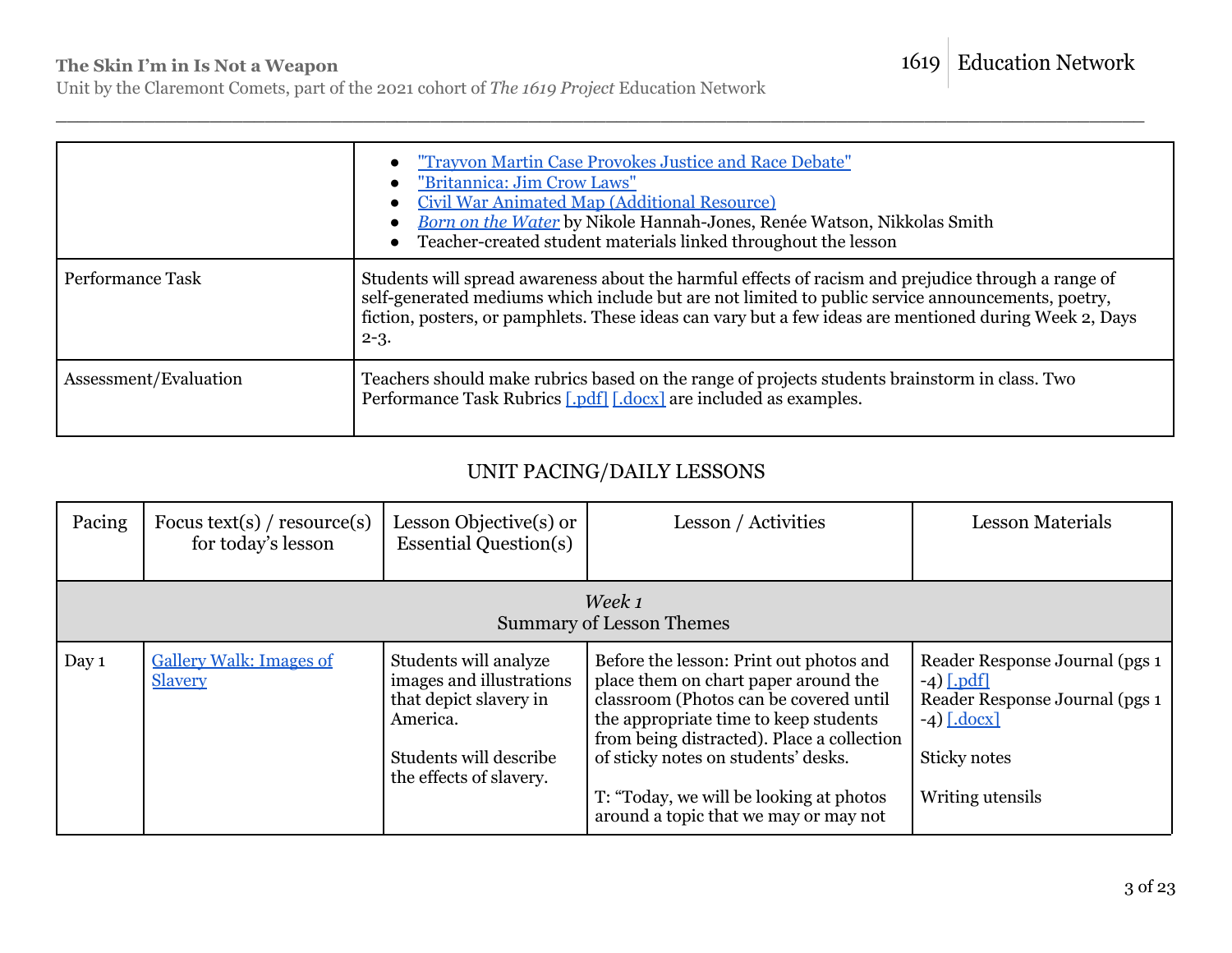Unit by the Claremont Comets, part of the 2021 cohort of *The 1619 Project* Education Network

|  | be familiar with. (The topic is slavery. If<br>you feel like your students will need a<br>heads up to grapple with the severity of<br>the topic, you can name the topic). I<br>want you to do a gallery walk. You and<br>your group will go to one of the photos.<br>You will write down what you notice,<br>and what you wonder on your sticky<br>notes. You will then place the sticky<br>notes around the picture. You will have<br>5 minutes (or more, depending on<br>students' needs.) When the timer goes<br>off, we will then rotate to the next photo<br>until we have seen all of them and<br>recorded our thoughts." |  |
|--|---------------------------------------------------------------------------------------------------------------------------------------------------------------------------------------------------------------------------------------------------------------------------------------------------------------------------------------------------------------------------------------------------------------------------------------------------------------------------------------------------------------------------------------------------------------------------------------------------------------------------------|--|
|  | Offer students opportunities to take<br>breaks and methods for managing<br>challenging emotions: "You might need<br>to have a fidget spinner or something in<br>your hands as you rotate if the photos<br>make you anxious. Feel free to also<br>return to your seat if you need a few<br>moments to yourself to reflect away<br>from the photo."                                                                                                                                                                                                                                                                               |  |
|  | Groups get the allotted time to walk to<br>each photo, jotting down their thoughts.<br>The gallery walk should take 20 to 30<br>minutes.                                                                                                                                                                                                                                                                                                                                                                                                                                                                                        |  |
|  | When everyone is finished students<br>should take a brain break for 5-10<br>minutes. Instruct students to write                                                                                                                                                                                                                                                                                                                                                                                                                                                                                                                 |  |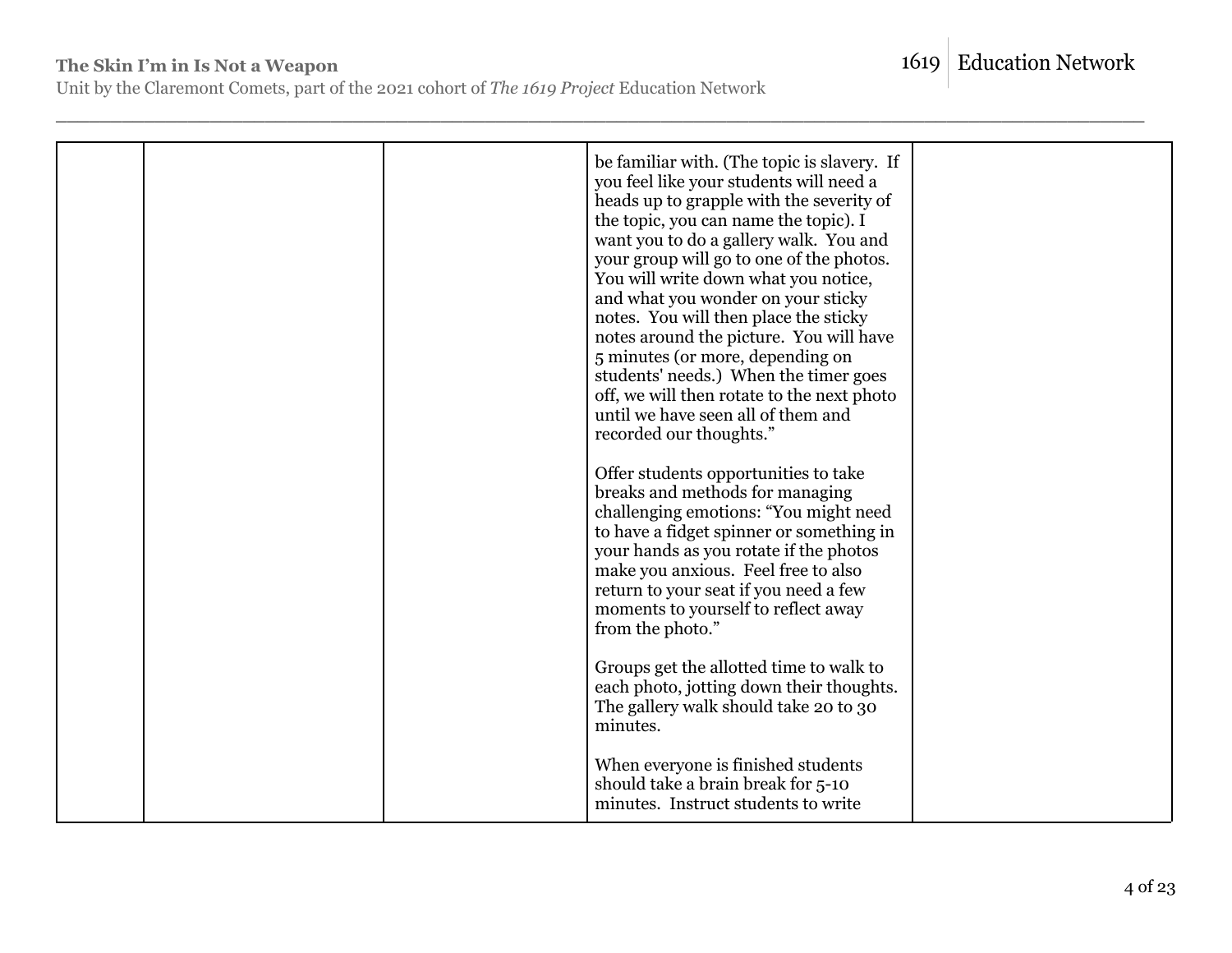1619 Education Network

Unit by the Claremont Comets, part of the 2021 cohort of *The 1619 Project* Education Network

|       |                                                                                                                                    |                                                                                                                                                                   | down their thoughts or do a free write on<br>page 2 of the Reader Response Journal<br>for students.                                                                                                                                                                                                                                    |                                                                                                                                                                                       |
|-------|------------------------------------------------------------------------------------------------------------------------------------|-------------------------------------------------------------------------------------------------------------------------------------------------------------------|----------------------------------------------------------------------------------------------------------------------------------------------------------------------------------------------------------------------------------------------------------------------------------------------------------------------------------------|---------------------------------------------------------------------------------------------------------------------------------------------------------------------------------------|
|       |                                                                                                                                    |                                                                                                                                                                   | Read a few student responses from the<br>photo gallery for the class. Students can<br>share out to add to their thinking.                                                                                                                                                                                                              |                                                                                                                                                                                       |
|       |                                                                                                                                    |                                                                                                                                                                   | Confirm that the photos are around the<br>topic of slavery and that the next lessons<br>will help students explore how the<br>effects of slavery are a part of the United<br>States even today.                                                                                                                                        |                                                                                                                                                                                       |
|       |                                                                                                                                    |                                                                                                                                                                   | Instruct students to respond to the<br>following questions in the chart on page<br>3 of their journal:<br>$\blacktriangleright$ What do you know about<br>slavery?<br>$\rightarrow$ Where did you learn this<br>information?                                                                                                           |                                                                                                                                                                                       |
|       |                                                                                                                                    |                                                                                                                                                                   | Have students list additional thoughts or<br>questions they have about slavery on<br>page 4 of their journal.                                                                                                                                                                                                                          |                                                                                                                                                                                       |
| Day 2 | Excerpts from "The Idea of<br><b>America</b> " by Nikole<br>Hannah-Jones<br><b>Civil War Animated Map</b><br>(Additional Resource) | Studnents will describe<br>the effects of slavery.<br>Students will analyze<br>multiple perspectives on<br>the freedom of Black<br>people after the Civil<br>War. | Read excerpt 1 from the Teacher<br>Materials for Week 1 packet aloud to<br>students, instructing them to listen to<br>what is being described. Instruct<br>students to turn to their partner and<br>discuss what stood out to them. (Student<br>answers: slaves were property, similar to<br>animals, and/or that they had no rights). | <b>Teacher Materials for Week 1</b><br>$[}.pdf]$<br><b>Teacher Materials for Week 1</b><br>$[.\mathrm{docx}]$<br>Reader Response Journal [.pdf]<br>Reader Response Journal<br>[.docx] |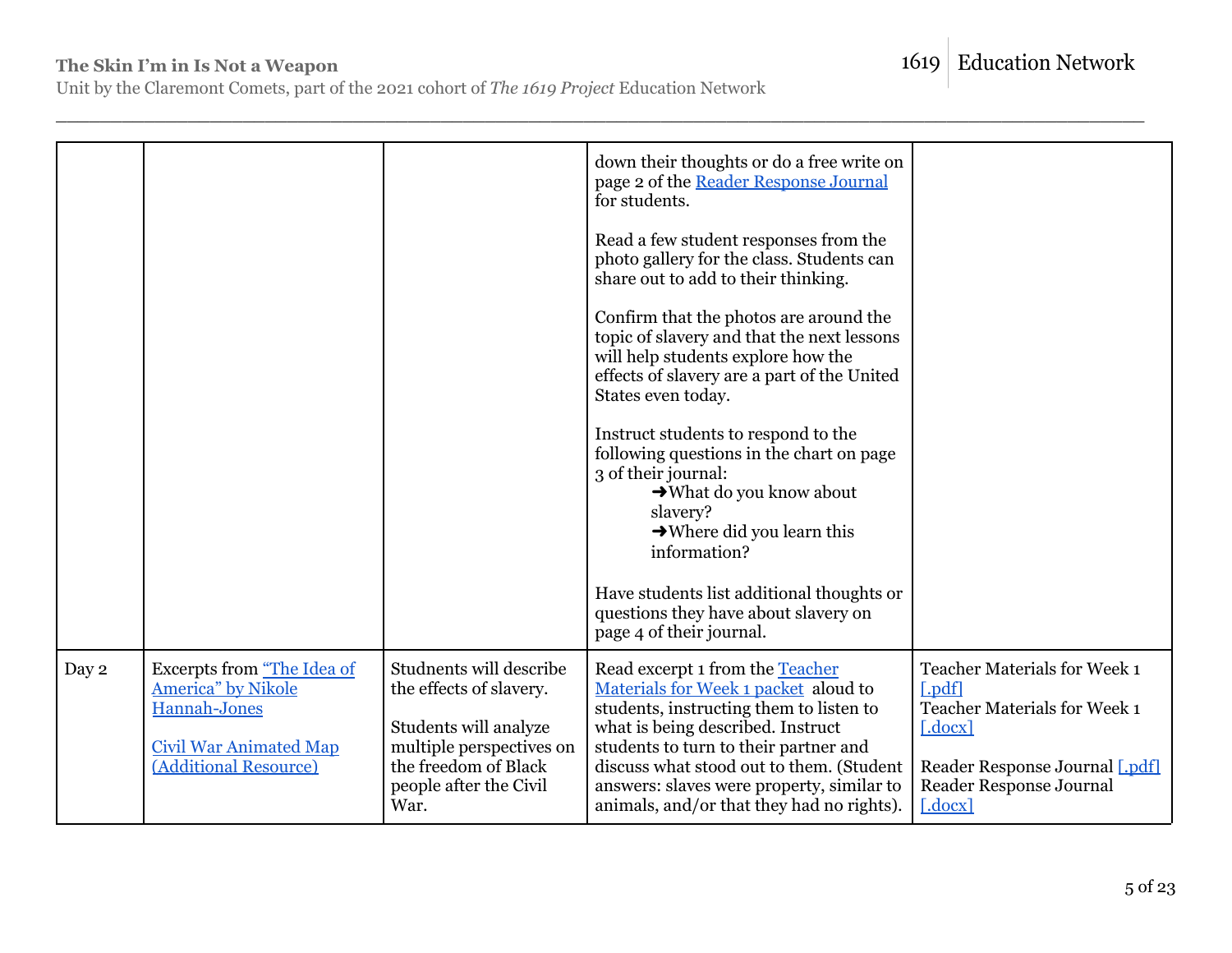Unit by the Claremont Comets, part of the 2021 cohort of *The 1619 Project* Education Network

| Call on volunteers to share out.<br>Read excerpt 2 from the teacher<br>materials packet aloud to students.<br>Instruct students to turn to their partner<br>and discuss what stood out to them. Call<br>on volunteers to share out.<br>Educator Notes: Students in grades 4-5<br>may have a limited knowledge of the<br>time period and slavery. It is important<br>to convey that Blacks were stolen from<br>various parts of Africa and forced to<br>work in America and parts of the<br>Caribbean and South America. It was<br>not easy to run away since they were<br>brought to unfamiliar territory and did<br>not speak or understand the language.<br>Since they were seen as property,<br>violence against them was legal in all<br>situations. They were not paid for their<br>work, so they had to grow their own<br>food and make their own clothing. In<br>Grades 6 and up, students might have a<br>deeper understanding of slavery, but<br>may not understand why slaves did not<br>fight back if they outnumbered the<br>owners. Reiterating that slaves were in<br>unfamiliar territory with limited ability<br>to communicate, read, or write,<br>contributed to their hesitancy. Some<br>slaves did fight back and run away. | Chart paper<br><b>Markers</b><br>Writing utensils |
|-------------------------------------------------------------------------------------------------------------------------------------------------------------------------------------------------------------------------------------------------------------------------------------------------------------------------------------------------------------------------------------------------------------------------------------------------------------------------------------------------------------------------------------------------------------------------------------------------------------------------------------------------------------------------------------------------------------------------------------------------------------------------------------------------------------------------------------------------------------------------------------------------------------------------------------------------------------------------------------------------------------------------------------------------------------------------------------------------------------------------------------------------------------------------------------------------------------------------------------------------|---------------------------------------------------|
| Fighting back often resulted in death of<br>everyone involved. Though some slaves                                                                                                                                                                                                                                                                                                                                                                                                                                                                                                                                                                                                                                                                                                                                                                                                                                                                                                                                                                                                                                                                                                                                                               |                                                   |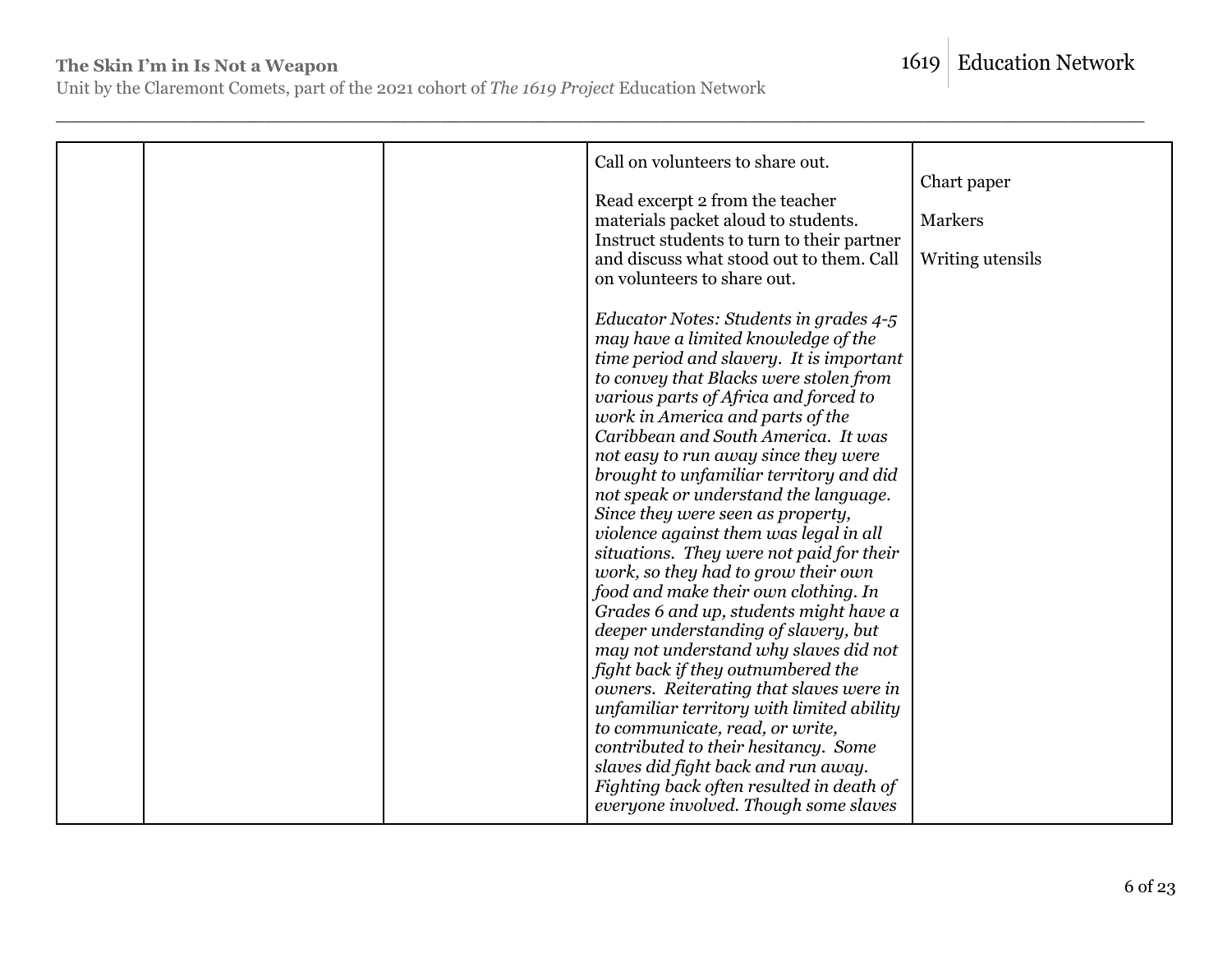Unit by the Claremont Comets, part of the 2021 cohort of *The 1619 Project* Education Network

|  | ran away successfully, running away<br>resulted in severe punishment if caught.                                                                                                                                                                                                                                                                                                                                                                                                                  |  |
|--|--------------------------------------------------------------------------------------------------------------------------------------------------------------------------------------------------------------------------------------------------------------------------------------------------------------------------------------------------------------------------------------------------------------------------------------------------------------------------------------------------|--|
|  | The journey was not easy.                                                                                                                                                                                                                                                                                                                                                                                                                                                                        |  |
|  | Students might also have an<br>understanding of the Civil War, but two<br>points need to be revisited:                                                                                                                                                                                                                                                                                                                                                                                           |  |
|  | $\rightarrow$ Lincoln initially did not want<br>slavery to end when he ran for<br>reelection and promised not to<br>end it.<br>$\rightarrow$ Lincoln only freed the slaves<br>to hurt the Confederacy during<br>the Civil War, not because he felt<br>they deserved to be freed and<br>have equal rights. Hence why in<br>the next excerpt, students will<br>look at the meeting with Lincoln<br>in the White House and why he<br>tells the men newly freed blacks<br>should leave the country.) |  |
|  | T: "Okay, so we understand some of the<br>ways slavery effected Black people in<br>America during this time period. (Write<br>time period on board). This led to a big<br>conflict in America. One reason was that<br>many people in northern states wanted<br>slavery to end, but the plantation owners<br>in southern states were making so much<br>money from the free labor from slaves<br>that they wanted slavery to continue.<br>The slaves were seen as less than                        |  |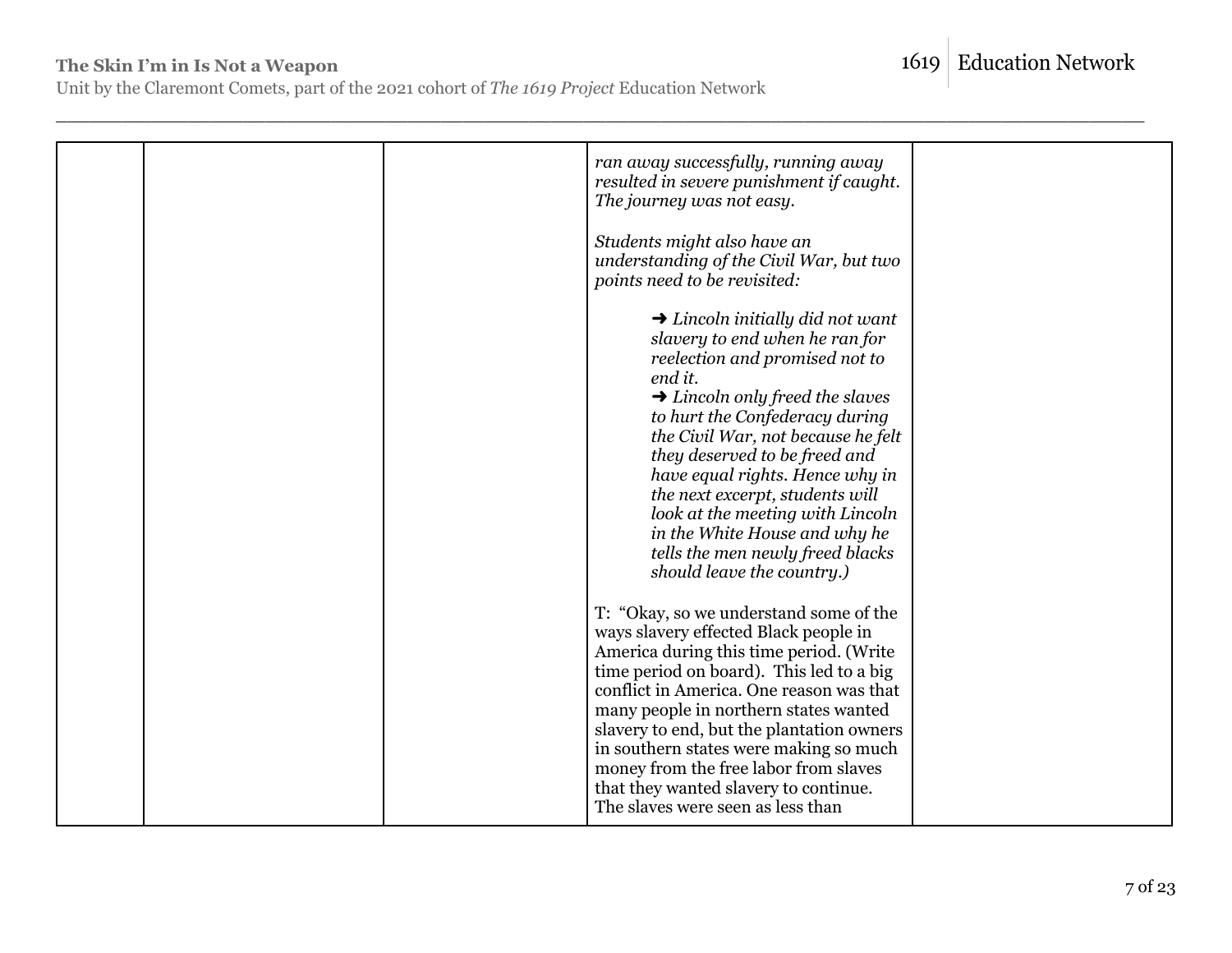Unit by the Claremont Comets, part of the 2021 cohort of *The 1619 Project* Education Network

|       |                                                          |                                                   | human. This led to the Civil War, a war<br>between two parts of our country. $(A)$<br>map outlining northern and southern<br>states at this time period would be a<br>good reference tool) The President<br>during that time was Abraham Lincoln.<br>(Reference the fourth photo from gallery<br>walk) He invited a group of black men to<br>the White House to discuss a<br>proposition, or a proposal for them.<br>What do you think he wanted them to<br>do?" (Students share answers)<br>T: "Now you will work with a group to<br>read a small excerpt of what President<br>Lincoln told this group of Black men<br>(pgs. $5 - 6$ in the Reader Response<br>Journal). After you read, answer the<br>following questions:<br>$\rightarrow$ What did he propose the men<br>should do?<br>$\rightarrow$ How do you think the men<br>reacted?<br>Have students share their responses to<br>the questions with the class or write<br>their responses in the right-hand column<br>of pages 5 and 6 in their journal.<br>T: "Tomorrow we will look at what<br>happened after that meeting at the<br>White House." |                                                           |
|-------|----------------------------------------------------------|---------------------------------------------------|----------------------------------------------------------------------------------------------------------------------------------------------------------------------------------------------------------------------------------------------------------------------------------------------------------------------------------------------------------------------------------------------------------------------------------------------------------------------------------------------------------------------------------------------------------------------------------------------------------------------------------------------------------------------------------------------------------------------------------------------------------------------------------------------------------------------------------------------------------------------------------------------------------------------------------------------------------------------------------------------------------------------------------------------------------------------------------------------------------------|-----------------------------------------------------------|
| Day 3 | Excerpts from "The Idea of<br><b>America</b> " by Nikole | Students will describe<br>the effects of slavery. | Writes this quote on the board: "This is<br>our home, and this our country. Beneath                                                                                                                                                                                                                                                                                                                                                                                                                                                                                                                                                                                                                                                                                                                                                                                                                                                                                                                                                                                                                            | Reader Response Journal [.pdf]<br>Reader Response Journal |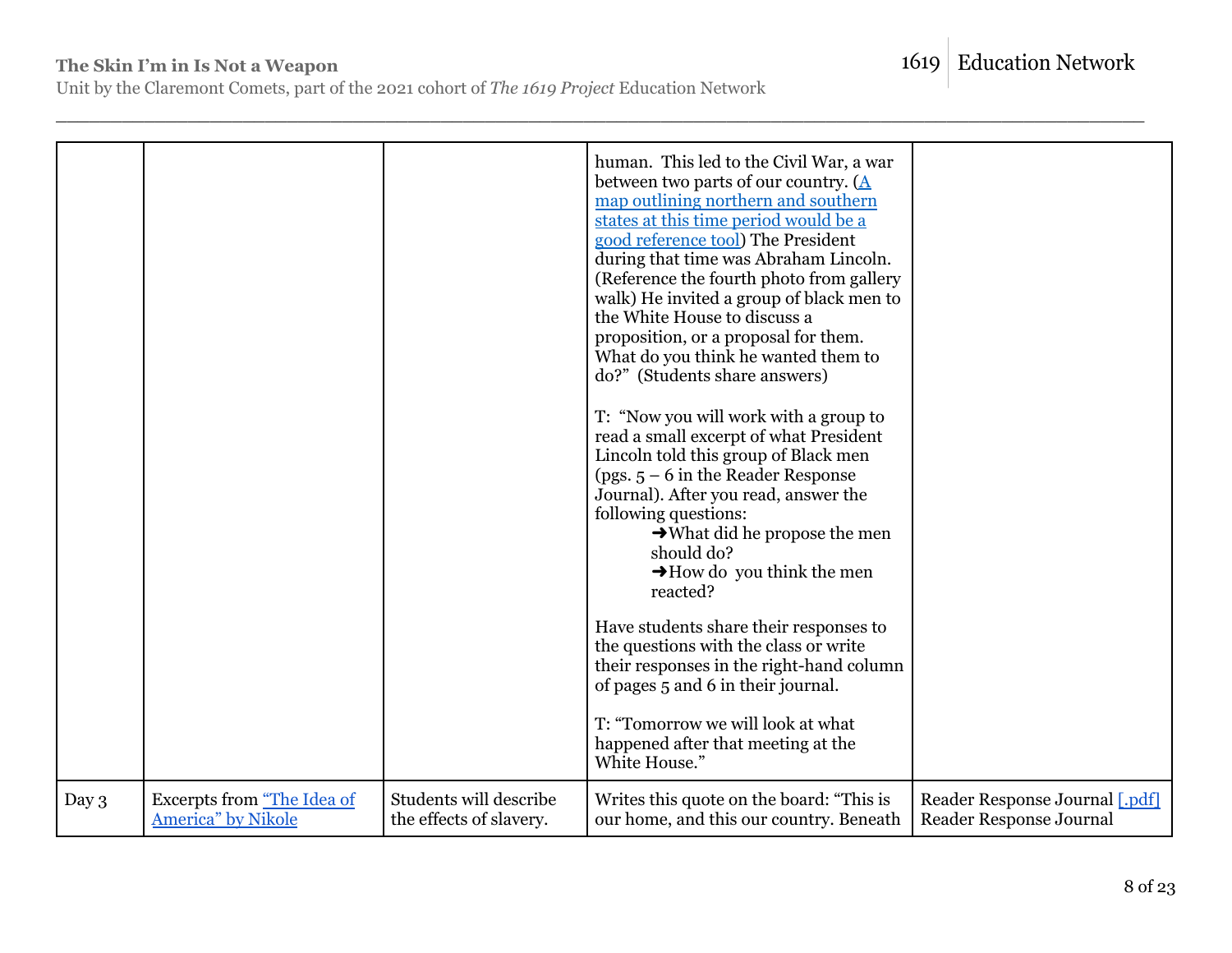Unit by the Claremont Comets, part of the 2021 cohort of *The 1619 Project* Education Network

| Hannah-Jones | Students will analyze<br>how the end of slavery in<br>America impacted both<br>freed Black people and<br>white people. | its sod lie the bones of our fathers<br>Here we were born, and here we will<br>die." (It is also included on page 6 of<br>their Reader Response Journal)<br>T: "Based on this quote, who do you<br>think is speaking? What do you think<br>happened after the meeting at the White<br>House? Turn and talk to your partner."<br>Students can record their responses on<br>page 7 of their journal. When time is<br>over, students share out. Write down<br>students' responses.<br>T: "So now we know that many Black<br>people felt like this land is their home,<br>their country, and they deserved to live<br>here, freely. Yesterday we read President<br>Lincoln's plan. He freed enslaved Black<br>people and planned to send them far<br>away after the war even though their<br>contributions helped the North win and<br>end slavery."<br>However, the freed Black people were<br>not shipped out of the country, although<br>some eventually left on their own. Let's<br>think about how these two different<br>racial groups, newly freed Black people<br>and White people, were feeling at this<br>time. | $[.\mathrm{docx}]$<br>Chart paper<br><b>Markers</b> |
|--------------|------------------------------------------------------------------------------------------------------------------------|-----------------------------------------------------------------------------------------------------------------------------------------------------------------------------------------------------------------------------------------------------------------------------------------------------------------------------------------------------------------------------------------------------------------------------------------------------------------------------------------------------------------------------------------------------------------------------------------------------------------------------------------------------------------------------------------------------------------------------------------------------------------------------------------------------------------------------------------------------------------------------------------------------------------------------------------------------------------------------------------------------------------------------------------------------------------------------------------------------------------------|-----------------------------------------------------|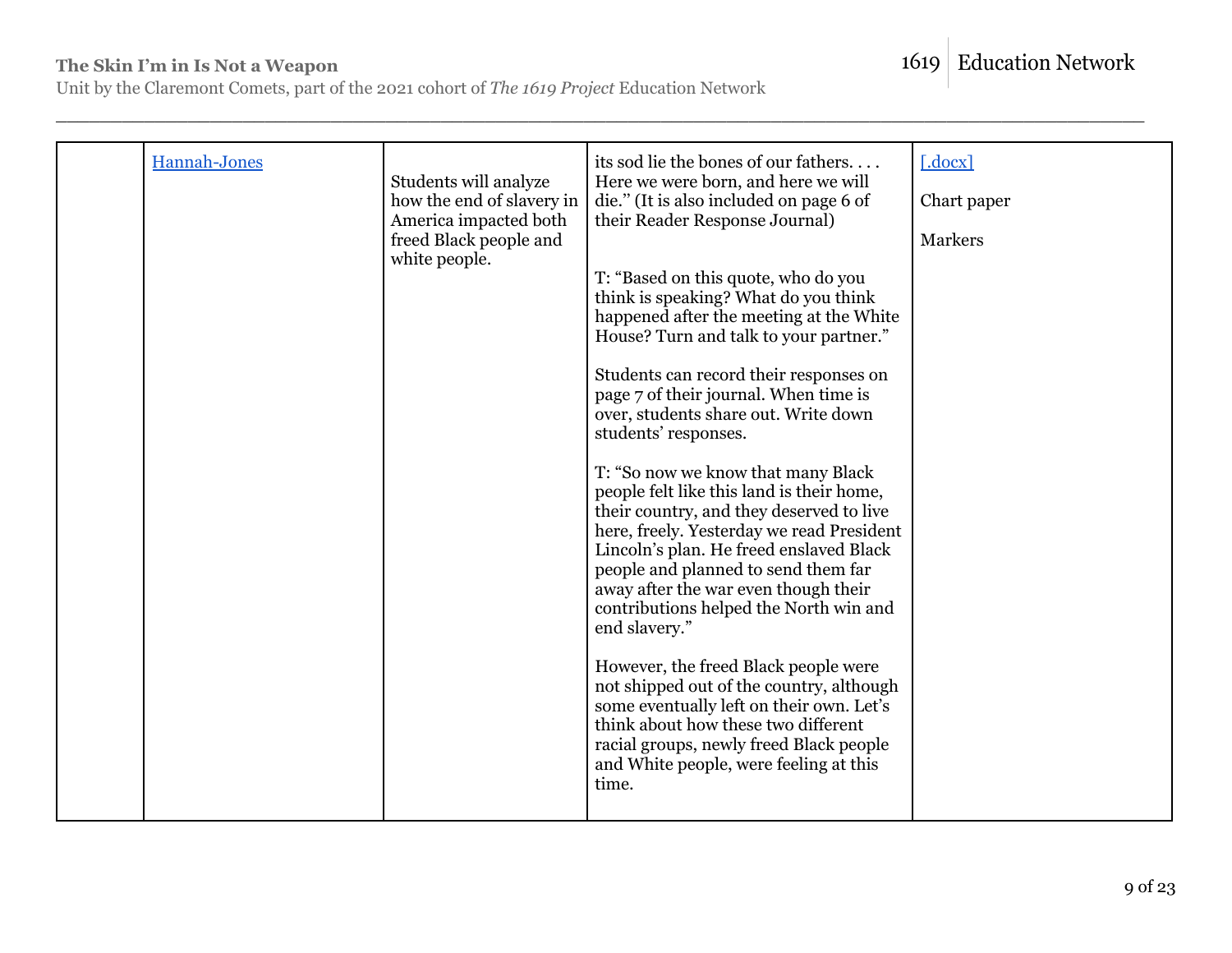Unit by the Claremont Comets, part of the 2021 cohort of *The 1619 Project* Education Network

|  | Have students write their responses to<br>the following questions on page 7 of<br>their journal:<br>$\rightarrow$ How do you think free blacks<br>were feeling after the war?<br>$\rightarrow$ What do you think they<br>wanted to accomplish?                                                                                                   |  |
|--|--------------------------------------------------------------------------------------------------------------------------------------------------------------------------------------------------------------------------------------------------------------------------------------------------------------------------------------------------|--|
|  | Use chart paper to draw a T. Have<br>students share their responses to the<br>questions and record them on the chart<br>paper.                                                                                                                                                                                                                   |  |
|  | Have students write their responses to<br>the following questions on page 7 of<br>their Journal:<br>$\rightarrow$ How do you think white people<br>like Abraham Lincoln felt after<br>the war?<br>$\rightarrow$ What do you think they<br>wanted?                                                                                                |  |
|  | Have students share out their responses<br>to the questions and record them on the<br>chart paper.                                                                                                                                                                                                                                               |  |
|  | T: "So, now we can see the separation.<br>The free blacks wanted to learn to read<br>and get all of the rights they were denied<br>as slaves. On the other hand, the white<br>people wanted the freed Black people to<br>leave the country and still did not<br>consider them as equal or even human.<br>Why would free blacks want the right to |  |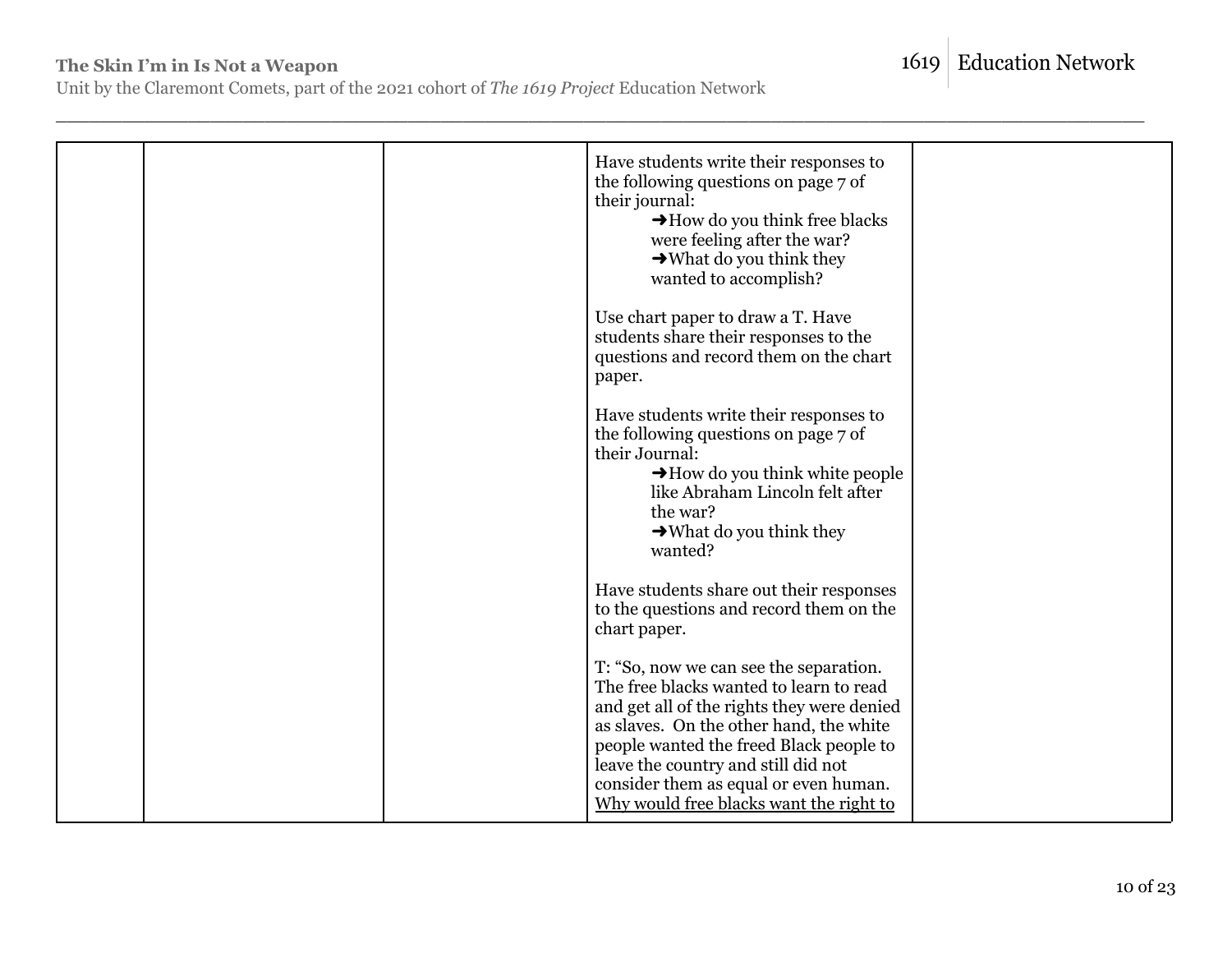1619 Education Network

Unit by the Claremont Comets, part of the 2021 cohort of *The 1619 Project* Education Network

|       |                                                                                                                          |                                                                                                                                                                                                                                                      | learn to read? Vote? Get married? Why<br>was that important to them?"<br>Students can share out, turn and talk, or<br>spend time writing a response on page 8<br>of their journal.<br>T: "Yes, learning to read could mean<br>better jobs, not being taken advantage<br>of, or voting so they could have equal<br>rights. That was why it was so important<br>for the newly freed enslaved people to<br>gain those rights. Tomorrow we will look<br>at how these two opposite ways of<br>thinking affected freed Black people as<br>they made a way for themselves in<br>America."                                      |                                                                                                                                  |
|-------|--------------------------------------------------------------------------------------------------------------------------|------------------------------------------------------------------------------------------------------------------------------------------------------------------------------------------------------------------------------------------------------|-------------------------------------------------------------------------------------------------------------------------------------------------------------------------------------------------------------------------------------------------------------------------------------------------------------------------------------------------------------------------------------------------------------------------------------------------------------------------------------------------------------------------------------------------------------------------------------------------------------------------|----------------------------------------------------------------------------------------------------------------------------------|
| Day 4 | Excerpts from "Feb. 12, 1946:<br>story by Jacqueline<br>Woodson" from The 1619<br>Project<br>"Britannica: Jim Crow Laws" | Students will describe<br>how Jim Crow laws<br>promoted systemic<br>racism.<br>Students will explore the<br>emotions of Black<br>people who endured<br>racism throughout<br>history in America.<br>Students will describe<br>the effects of slavery. | T: "Yesterday, we compared how freed<br>Black people and white people reacted to<br>the end of the Civil War. Today, we are<br>going to look at two texts that explain<br>how and why racism became a part of<br>our legal system and how it limited the<br>lives of Black people. Go to page 9 of<br>your Reader Response Journal to find<br>the first text about the Jim Crow laws<br>which were created after the Civil War<br>ended. As you read, think about why<br>these laws were established."<br>After reading, have students reflect<br>using the following three questions their<br>Reader Response Journal: | Reader Response Journal [.pdf]<br><b>Reader Response Journal</b><br>[.docx]<br>Chart paper<br><b>Markers</b><br>Writing utensils |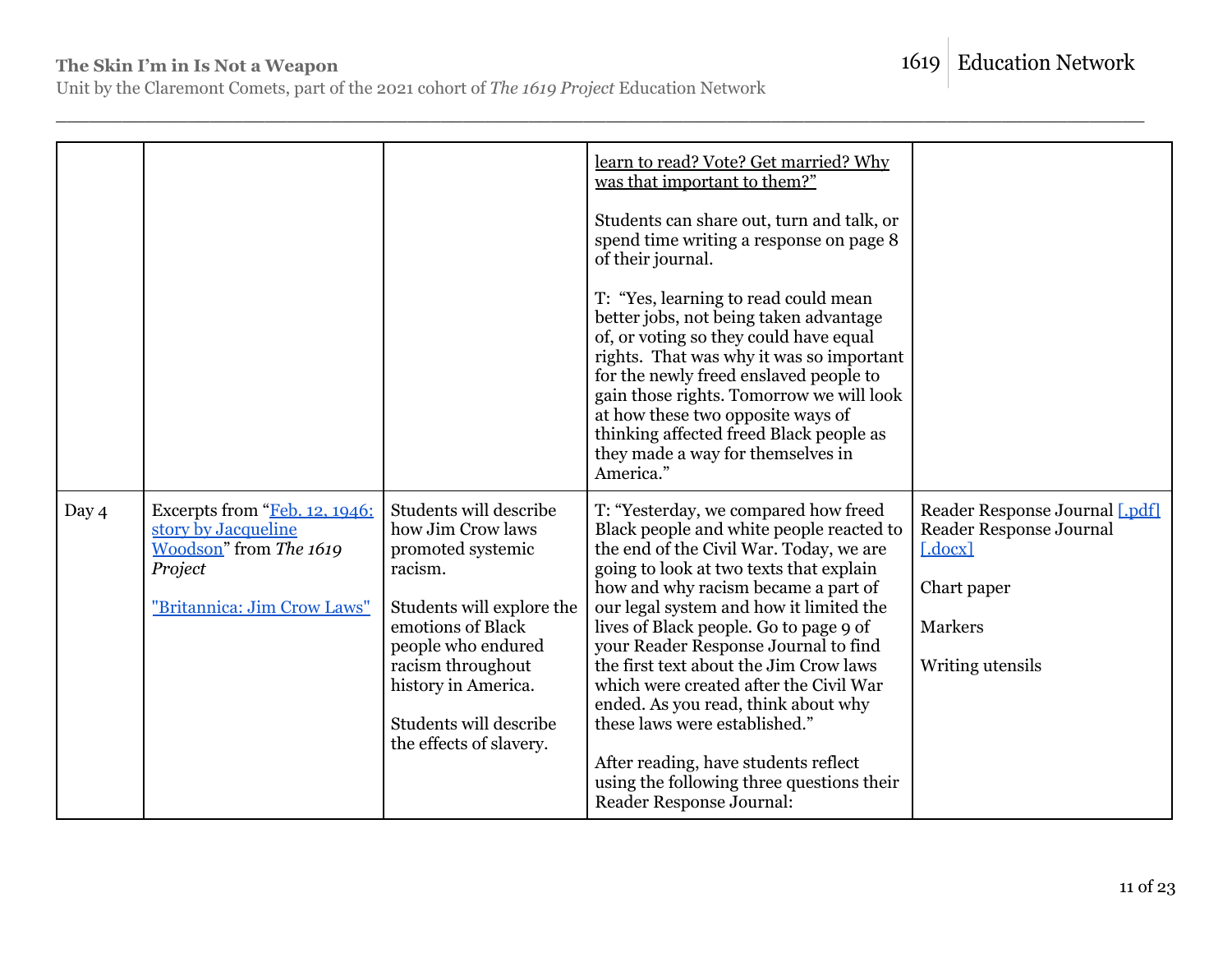Unit by the Claremont Comets, part of the 2021 cohort of *The 1619 Project* Education Network

|  | $\rightarrow$ What was the purpose of the<br>Jim Crow laws?<br>$\rightarrow$ Are separate facilities for<br>blacks and whites fair? Explain<br>your thinking.<br>$\rightarrow$ What groups of people<br>enforced the laws?                                                                 |  |
|--|--------------------------------------------------------------------------------------------------------------------------------------------------------------------------------------------------------------------------------------------------------------------------------------------|--|
|  | T: "Let's think about the Jim Crow<br>Laws. What groups of people would be<br>responsible for enforcing them?" (Police<br>Officers/ Judges/ Whites)                                                                                                                                        |  |
|  | T: "Why would this be a problem for<br>free Black people?" (The cops are<br>supposed to follow the law, but the laws<br>were racist and anti-Black).                                                                                                                                       |  |
|  | T: "Jim Crow Laws and the people<br>responsible for ensuring that everyone<br>followed the laws, like police officers and<br>judges, created the foundation of racism<br>in America. These laws and the people<br>who enforced these laws did not allow<br>Black people to truly be free." |  |
|  | Educator note: students might begin to<br>make connections between the racism of<br>the judicial system in the past and the<br>racism that still exists today.                                                                                                                             |  |
|  | T: "Let's look at a second text on page<br>11 of your journal. This passage is about<br>a Black war veteran, Sgt Isaac Woodard.                                                                                                                                                            |  |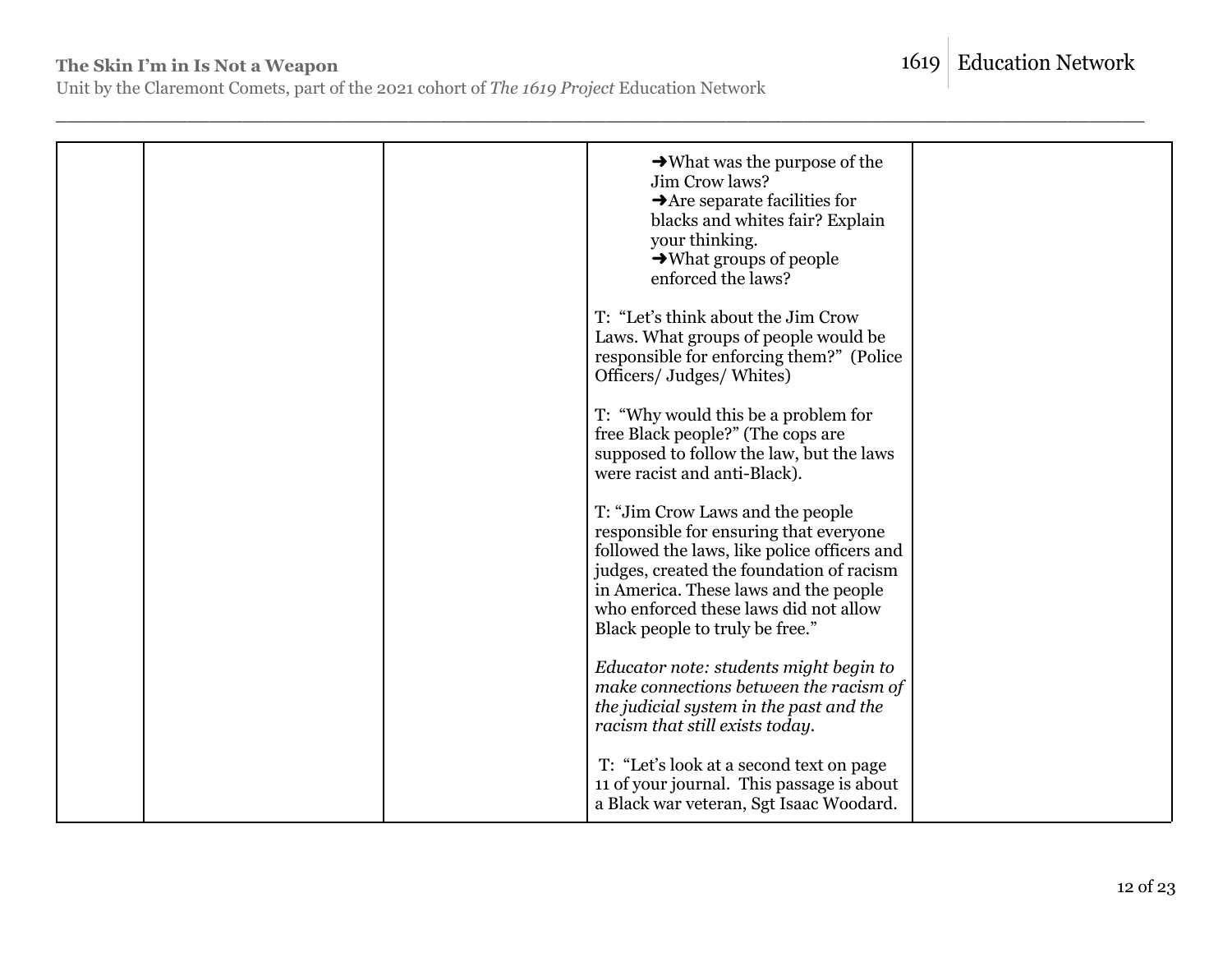Unit by the Claremont Comets, part of the 2021 cohort of *The 1619 Project* Education Network

|  | It recounts what happened as he took<br>the bus home one day."                                                                                                                                                                                                                                                                                                                                                                                                                   |  |
|--|----------------------------------------------------------------------------------------------------------------------------------------------------------------------------------------------------------------------------------------------------------------------------------------------------------------------------------------------------------------------------------------------------------------------------------------------------------------------------------|--|
|  | Educator note: give students a warning<br>that this may be a challenging passage<br>because it describes violence.                                                                                                                                                                                                                                                                                                                                                               |  |
|  | T: "As you read, note the responses<br>between Sgt Woodard, who is Black, and<br>the white Chief of Police and other<br>officers who are also white. I want you to<br>underline anything Sgt Woodard said or<br>does and circle anything the white<br>officers say or do."                                                                                                                                                                                                       |  |
|  | Give 10-12 minutes to read "Sgt.<br>Woodard's Story." When students are<br>done reading, have them share what<br>they underlined and circled in the text.<br>Record their answers on chart paper or a<br>whiteboard. Instruct them to turn to<br>their neighbor and describe what they<br>notice about the words and phrases<br>written on the board. Take volunteers to<br>share their analysis with the class.<br>Encourage them to record their response<br>in their journal. |  |
|  | T: "Let's revisit the two groups we<br>looked at yesterday. It wasn't 1776<br>anymore. Sgt. Woodard's story took<br>place in 1946. How many years passed?<br>(Teacher can do the math on the board.)<br>Yet, how did Black people feel in 1946?                                                                                                                                                                                                                                  |  |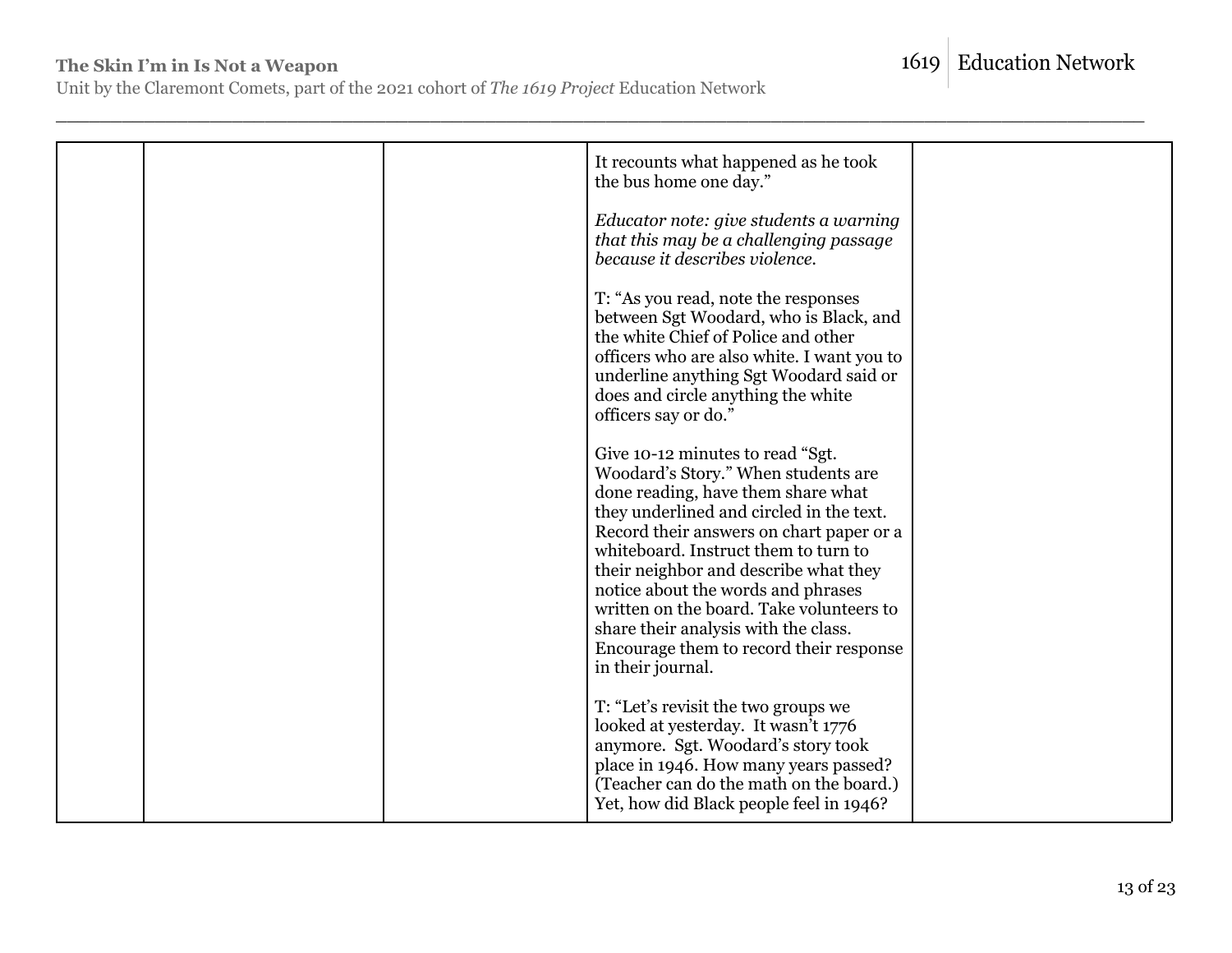Unit by the Claremont Comets, part of the 2021 cohort of *The 1619 Project* Education Network

|       |                                              |                                                                                  | How about white people?"<br>(Student responses: Black people felt<br>like they were not truly free. They were<br>still treated harshly, almost like they<br>were still slaves. They had some rights,<br>like the ability to have a job or be in the<br>army, but they still had to obey whites.<br>White people felt like Black people<br>should stay in their "place" and that they |                                                                      |
|-------|----------------------------------------------|----------------------------------------------------------------------------------|--------------------------------------------------------------------------------------------------------------------------------------------------------------------------------------------------------------------------------------------------------------------------------------------------------------------------------------------------------------------------------------|----------------------------------------------------------------------|
|       |                                              |                                                                                  | were personally responsible for keeping<br>Black people in their "place." White<br>people felt that Black peoples' rightful<br>place was beneath white people; they<br>considered themselves as better or<br>superior).                                                                                                                                                              |                                                                      |
|       |                                              |                                                                                  | T: "Do we see the connection? What do<br>we see?"                                                                                                                                                                                                                                                                                                                                    |                                                                      |
|       |                                              |                                                                                  | (Student responses: Even though it's 170<br>years later, blacks still face brutal<br>treatment. They are free but not truly<br>free.)                                                                                                                                                                                                                                                |                                                                      |
|       |                                              |                                                                                  | T: "Tomorrow we will move into some<br>events that may be familiar. We will look<br>for commonalities as we continue to<br>understand the long term effects of<br>slavery."                                                                                                                                                                                                          |                                                                      |
| Day 5 | <b>Ghost Boys</b> by Jewell Parker<br>Rhodes | Students will examine<br>stories of police violence<br>against Black children in | T: "Today we are going to shift back to<br>present day events. I am going to read a<br>chapter from this fictional text, Ghost                                                                                                                                                                                                                                                       | Reader Response Journal [.pdf]<br>Reader Response Journal<br>[.docx] |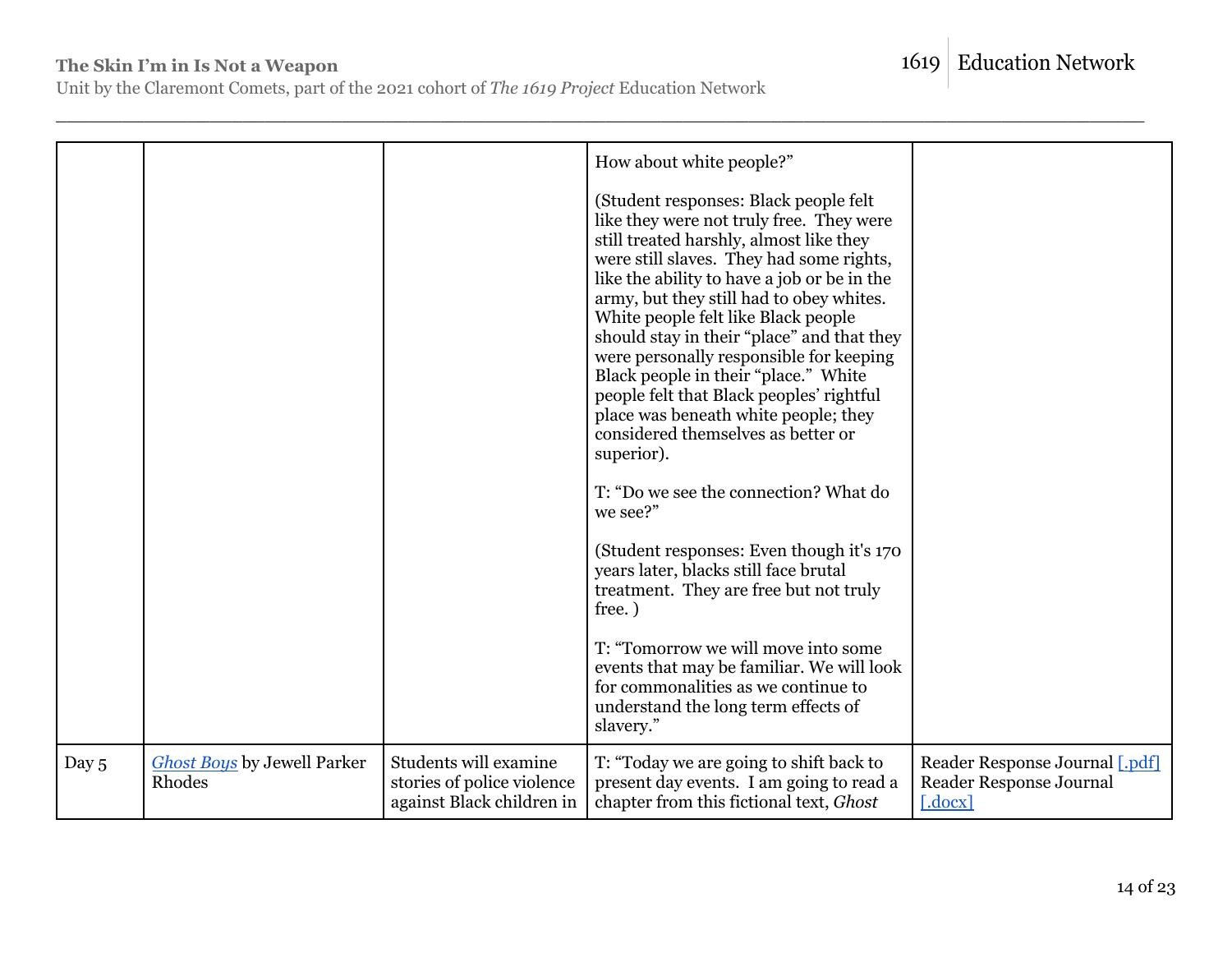1619 Education Network

Unit by the Claremont Comets, part of the 2021 cohort of *The 1619 Project* Education Network

| "My 12-year-old son, Tamir<br>Rice, was killed by police. I'm<br>not allowed to be normal." | contemporary fiction<br>and nonfiction texts. | Boys. As you listen, think about the<br>event being described. See if it reminds<br>you of anything else you've seen or<br>heard."                                                                                                                                                                                                                                                                                                                                                  | Writing utensils |
|---------------------------------------------------------------------------------------------|-----------------------------------------------|-------------------------------------------------------------------------------------------------------------------------------------------------------------------------------------------------------------------------------------------------------------------------------------------------------------------------------------------------------------------------------------------------------------------------------------------------------------------------------------|------------------|
|                                                                                             |                                               | Read Chapter 1 of Ghost Boys aloud to<br>students. Instruct students to use the<br>free space on page 13 to jot down<br>thoughts and feelings as they listen. Ask<br>students the following questions after<br>reading:<br>$\rightarrow$ What event is being<br>described? How do you know?<br>(Someone being shot and killed<br>by the police)<br>$\rightarrow$ Does this remind you of<br>anything you have seen or heard?<br>(George Floyd, Trayvon Martin,<br>Tamir Rice, etc.) |                  |
|                                                                                             |                                               | T: "This chapter reminds me of Tamir<br>Rice. With a partner, I want you to read<br>an article written by Tamir's mother that<br>details his life. As you read, jot down<br>your wonderings, questions, or<br>comments on the bottom half of page 13<br>of your Reader Response Journal."                                                                                                                                                                                           |                  |
|                                                                                             |                                               | Give students about 15-20 mins to read,<br>discuss, and respond in their journals.<br>When students are finished reading and<br>discussing, ask them the following<br>questions:<br>$\rightarrow$ Tell me about Tamir. What                                                                                                                                                                                                                                                         |                  |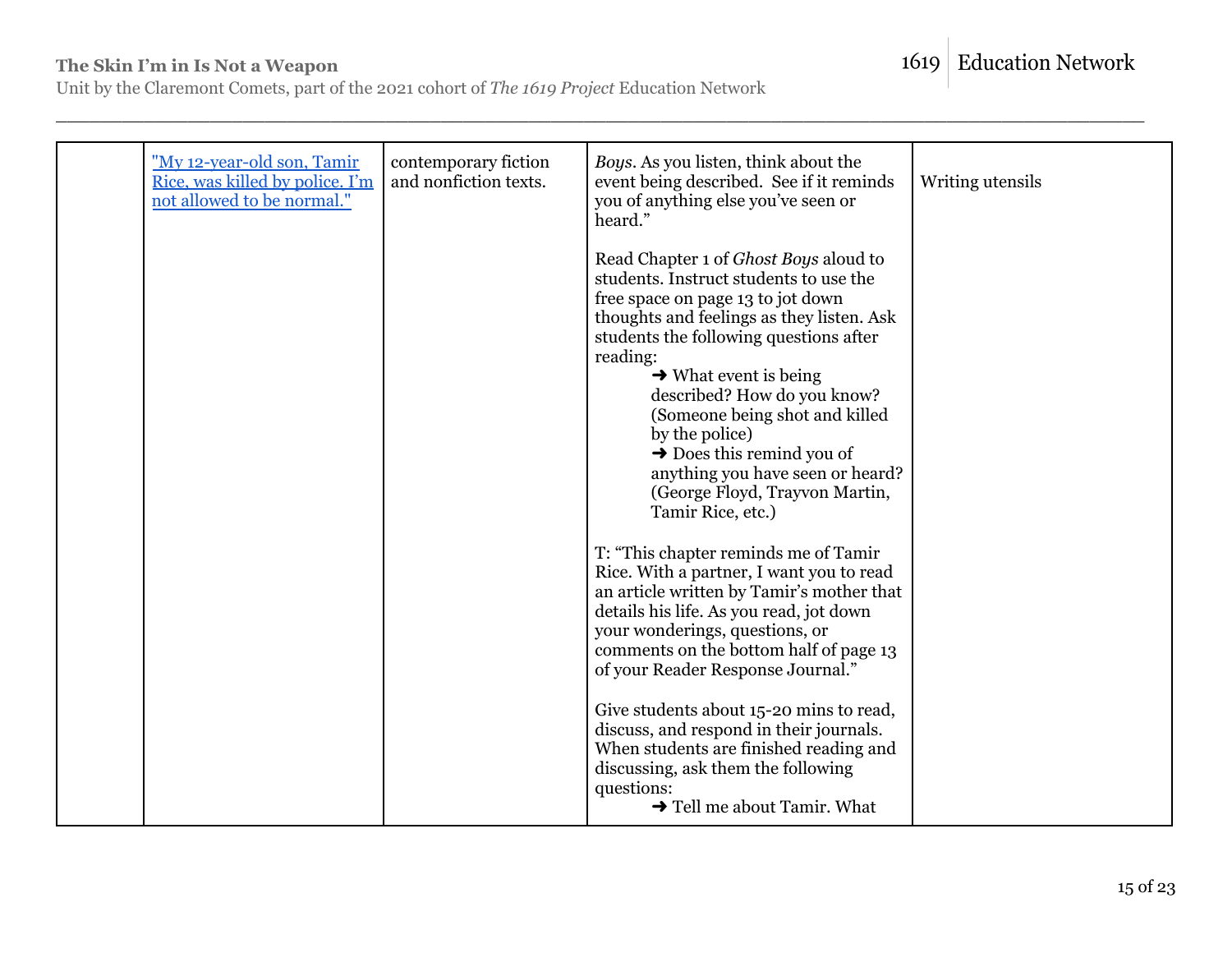Unit by the Claremont Comets, part of the 2021 cohort of *The 1619 Project* Education Network

|  | are some things he enjoyed<br>doing?<br>$\rightarrow$ What happened to him?<br>$\rightarrow$ What are your thoughts<br>around how the police<br>responded?<br>$\rightarrow$ Do you think Tamir's skin at<br>12 years old was viewed as<br>dangerous? Or were the police<br>justified in their thinking? |  |
|--|---------------------------------------------------------------------------------------------------------------------------------------------------------------------------------------------------------------------------------------------------------------------------------------------------------|--|
|  | T: Next week, we are going to look at<br>another part of Ghost Boys. Jerome is<br>going to explain what happens, and the<br>police officer is going to share his side.<br>We will analyze both sides and draw<br>conclusions.                                                                           |  |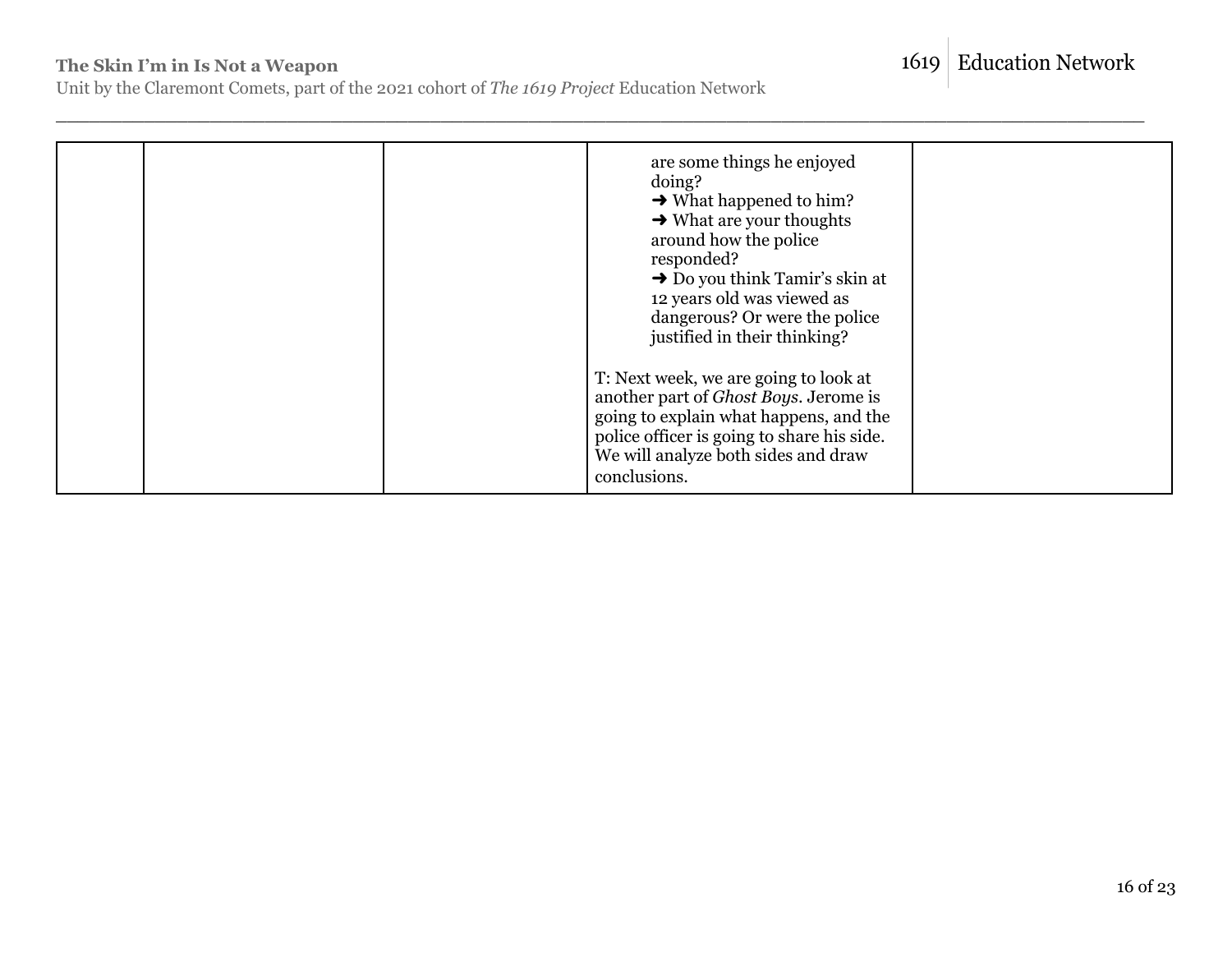Unit by the Claremont Comets, part of the 2021 cohort of *The 1619 Project* Education Network

# UNIT OVERVIEW

| Pacing | Focus text(s) / resource(s)<br>for today's lesson                                                                                               | Lesson Objective(s) or<br><b>Essential Question(s)</b>                                                               | Lesson / Activities                                                                                                                                                                                                                                                                                                                                                                                                                                                                                                                                                                                                                                                                                                                      | <b>Lesson Materials</b>                                                                                        |
|--------|-------------------------------------------------------------------------------------------------------------------------------------------------|----------------------------------------------------------------------------------------------------------------------|------------------------------------------------------------------------------------------------------------------------------------------------------------------------------------------------------------------------------------------------------------------------------------------------------------------------------------------------------------------------------------------------------------------------------------------------------------------------------------------------------------------------------------------------------------------------------------------------------------------------------------------------------------------------------------------------------------------------------------------|----------------------------------------------------------------------------------------------------------------|
|        |                                                                                                                                                 |                                                                                                                      | Week 2<br><b>Summary of Lesson Themes</b>                                                                                                                                                                                                                                                                                                                                                                                                                                                                                                                                                                                                                                                                                                |                                                                                                                |
| Day 1  | "December 8" from Ghost<br><b>Boys</b> by Jewell Parker<br>Rhodes<br><u>"Trayvon Martin Case</u><br><b>Provokes Justice and Race</b><br>Debate" | Students will analyze<br>stories of police violence<br>against Black children in<br>fiction and nonfiction<br>texts. | T: "Today we are going to look at<br>another chapter from Ghost Boys. As<br>you listen, think about Jerome's friend<br>Carlos, and what he decides to do."<br>Read "December 8" from Ghost Boys to<br>students. Ask students the following<br>questions:<br>$\rightarrow$ What does Carlos decide to<br>do? (Student response: trick the<br>bullies with a fake gun)<br>$\rightarrow$ Do you think this is a good<br>idea or a bad idea and why?<br>T: "Today, we are going to look at an<br>incident that does not include a gun, but<br>a pack of skittles and a can of Arizona<br>tea. I want you to think about why<br>George Zimmerman considered Trayvon<br>Martin dangerous. Do you think he had<br>a right to confront Trayvon?" | Reader Response Journal [.pdf]<br>Reader Response Journal<br>$\lceil . \text{docx} \rceil$<br>Writing utensils |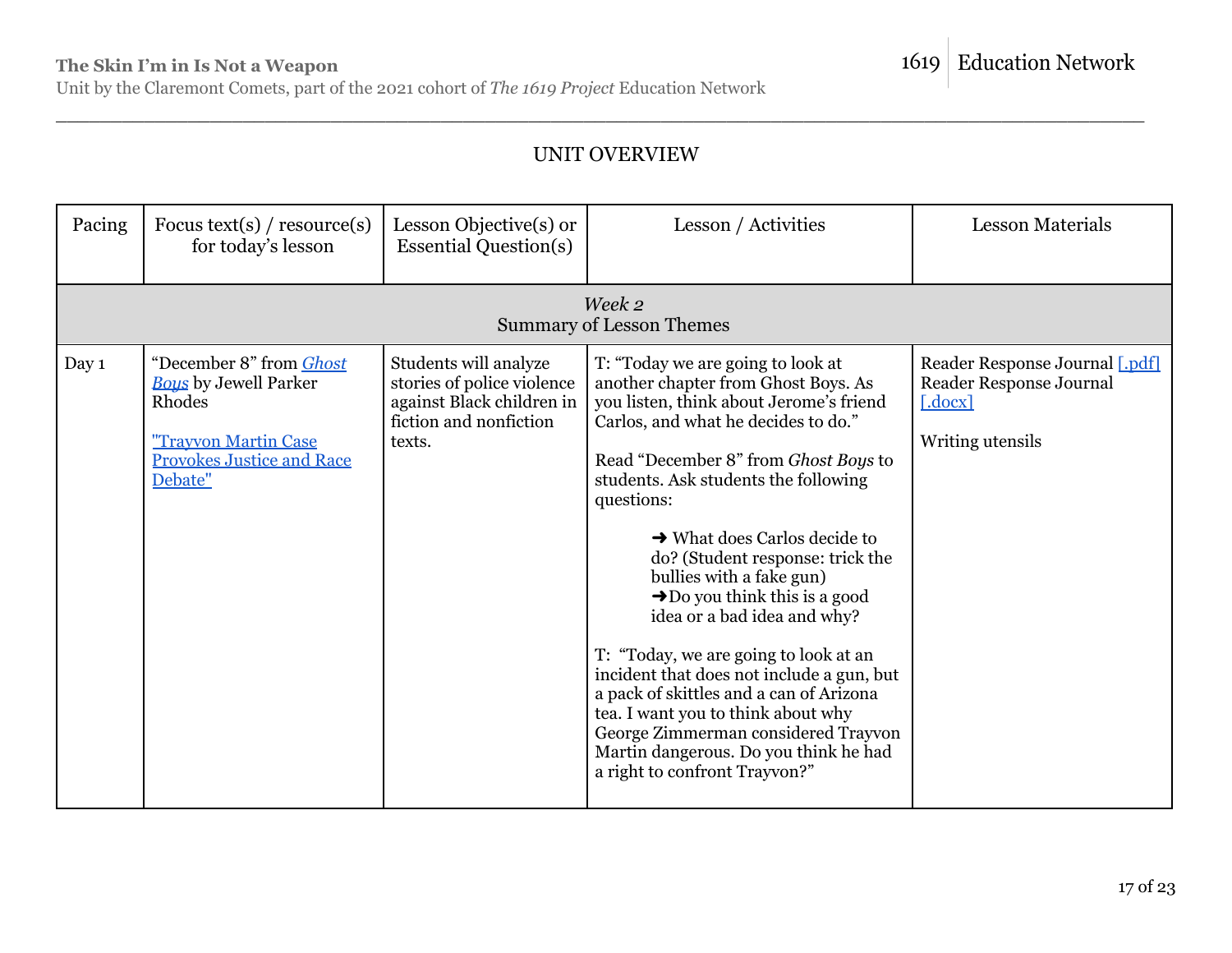Unit by the Claremont Comets, part of the 2021 cohort of *The 1619 Project* Education Network

|       |                                                                                 |                                                                                                                                                                                                                                                                         | Have students read the article in small<br>groups or pairs. Instruct students to<br>discuss the questions about George<br>Zimmerman and Trayvon Martin with<br>their partners and then jot down their<br>thoughts on page 14 of their journals.<br>Encourage a couple of volunteers to<br>share their thoughts.<br>T: "Now we have looked at 2 incidents.<br>One incident involved police officers and<br>the other involved a man acting like he<br>was a police officer, even though he was<br>not. Do you think skin color played a<br>part in the deaths of Tamir and<br>Trayvon? Write your response in your<br>journal." |                                                                                                                  |
|-------|---------------------------------------------------------------------------------|-------------------------------------------------------------------------------------------------------------------------------------------------------------------------------------------------------------------------------------------------------------------------|--------------------------------------------------------------------------------------------------------------------------------------------------------------------------------------------------------------------------------------------------------------------------------------------------------------------------------------------------------------------------------------------------------------------------------------------------------------------------------------------------------------------------------------------------------------------------------------------------------------------------------|------------------------------------------------------------------------------------------------------------------|
| Day 2 | "Preliminary Hearing April<br>18," Ghost Boys by Jewell<br><b>Parker Rhodes</b> | Students will make<br>connections between<br>past and present stories<br>of anti-Black racism.<br>Students will examine<br>multiple perspectives in<br>stories about police<br>violence against Black<br>children.<br>Students will describe<br>the effects of slavery. | T: "Today we are going to look at the<br>officer's side of the story in our novel,<br>Ghost Boys. Notice what the officer says<br>happened that day."<br>Read "Preliminary Hearing April 18"<br>from Ghost Boys aloud to students.<br>Encourage students to jot down notes in<br>the reflection space at the top of page 15<br>of their journal. Ask students the<br>following questions:<br>What did the officer say about<br>Jerome?<br>(Jerome was 24 years old,                                                                                                                                                            | Reader Response Journal [.pdf]<br>Reader Response Journal<br>$[.\mathrm{docx}]$<br>Chart paper<br><b>Markers</b> |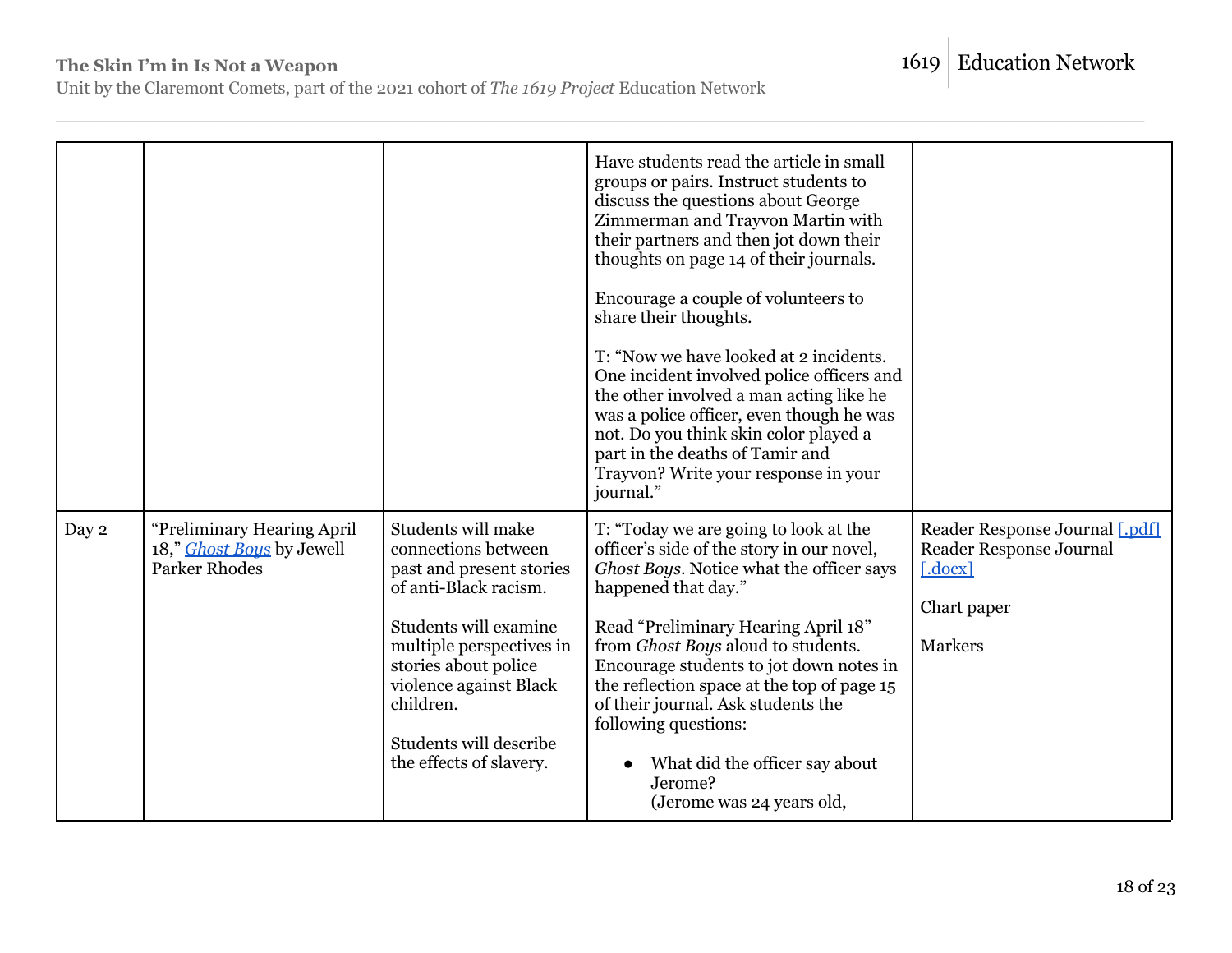Unit by the Claremont Comets, part of the 2021 cohort of *The 1619 Project* Education Network

|  | threatening, pointed the gun at<br>him. We know Jerome is a young<br>boy, 12, and his tells us that he<br>did not do any of that)<br>What does this tell us about the<br>officer in this situation?<br>(The officer is lying to cover his<br>tracks)<br>Why do you think he's doing<br>that?<br>(Racism, they made a mistake,<br>etc.) |  |
|--|----------------------------------------------------------------------------------------------------------------------------------------------------------------------------------------------------------------------------------------------------------------------------------------------------------------------------------------|--|
|  | T: "Let's look back at every event we've<br>covered and see if we notice any<br>common ideas."                                                                                                                                                                                                                                         |  |
|  | Draw a timeline that includes:<br>$\rightarrow$ The slavery mentioned in 1776<br>$\rightarrow$ The meeting with Lincoln and<br>outcome<br>→ Sgt Woodard's story from 1946<br>$\rightarrow$ Tamir Rice and Trayvon<br>Martin                                                                                                            |  |
|  | T: "What do we notice?"                                                                                                                                                                                                                                                                                                                |  |
|  | Students should discuss their reflections<br>in groups or partners. They should<br>respond to the questions on page 16 of<br>their journals. Take a few volunteers to<br>share their thoughts with the class.                                                                                                                          |  |
|  | T: "So now that we see a little bit of how                                                                                                                                                                                                                                                                                             |  |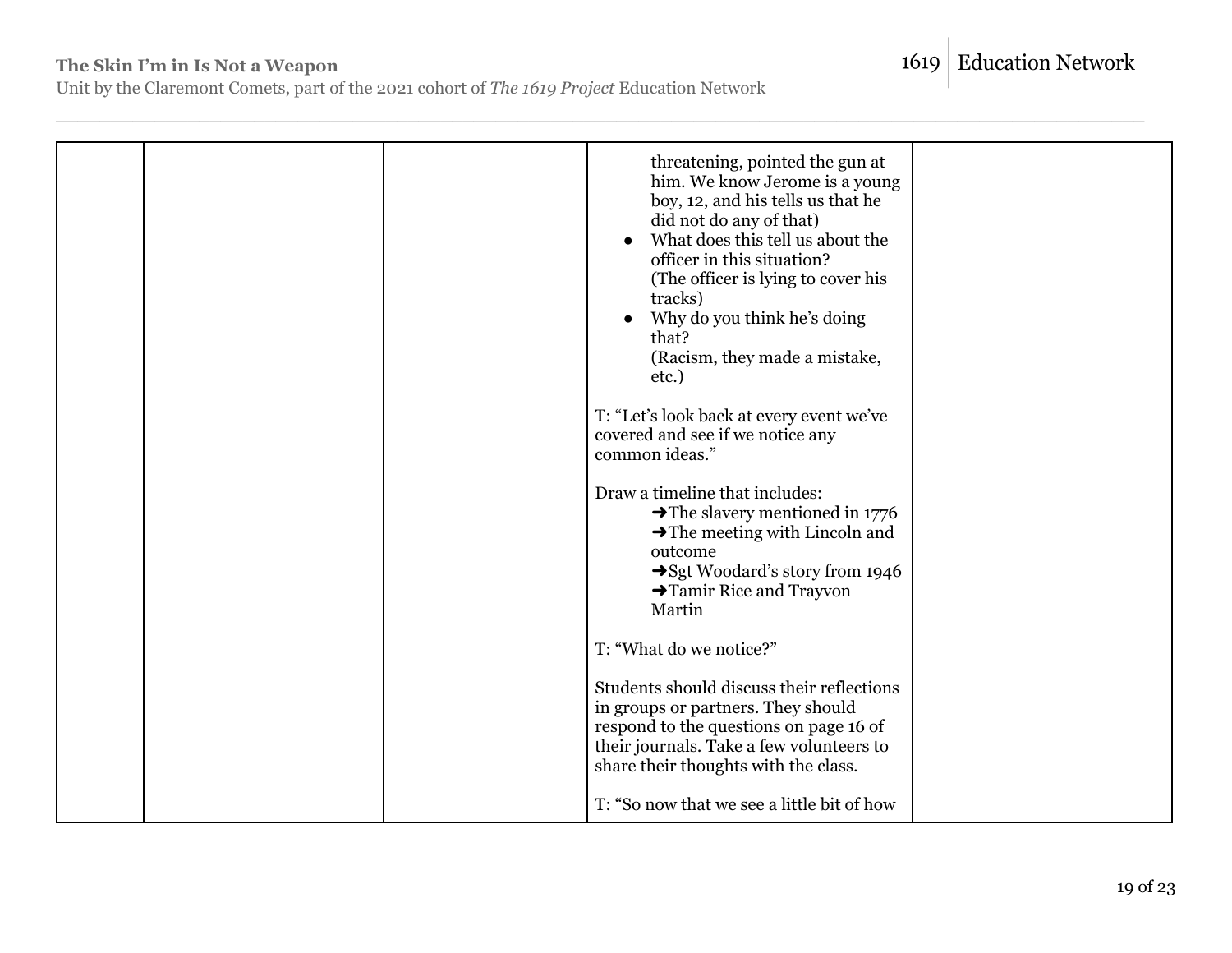Unit by the Claremont Comets, part of the 2021 cohort of *The 1619 Project* Education Network

|             |  | racism began in our country and how<br>and why it continues today, how can we<br>deal with this? We shouldn't run from<br>the police or be scared to go outside.<br>How can we use our voices to make sure<br>everyone is respected and know what to<br>do when we encounter racism or<br>prejudice?" |  |
|-------------|--|-------------------------------------------------------------------------------------------------------------------------------------------------------------------------------------------------------------------------------------------------------------------------------------------------------|--|
|             |  | Give students 10 minutes to brainstorm<br>ideas in small groups. They can use page<br>17 in their journals to take notes.<br>Students can start brainstorming in<br>small groups and then share their ideas<br>aloud to the class.                                                                    |  |
|             |  | Educator's note: Encourage students to<br>work in groups for this project.<br>Students can suggest several ways to<br>broadcast their ideas: a poem, a poster,<br>a PSA, a play, etc. Students will use the<br>next three days to work on their<br>projects and present their ideas on day<br>5.      |  |
| Day $3 - 4$ |  | T: Let's listen to what led up to the<br>events of Jerome encountering the<br>officers.                                                                                                                                                                                                               |  |
|             |  | Read from Ghost Boys, "December 8<br>School". Encourage students to write<br>reflections and notes in the free space<br>for reflection on page 18 of their<br>journals. Ask students the following                                                                                                    |  |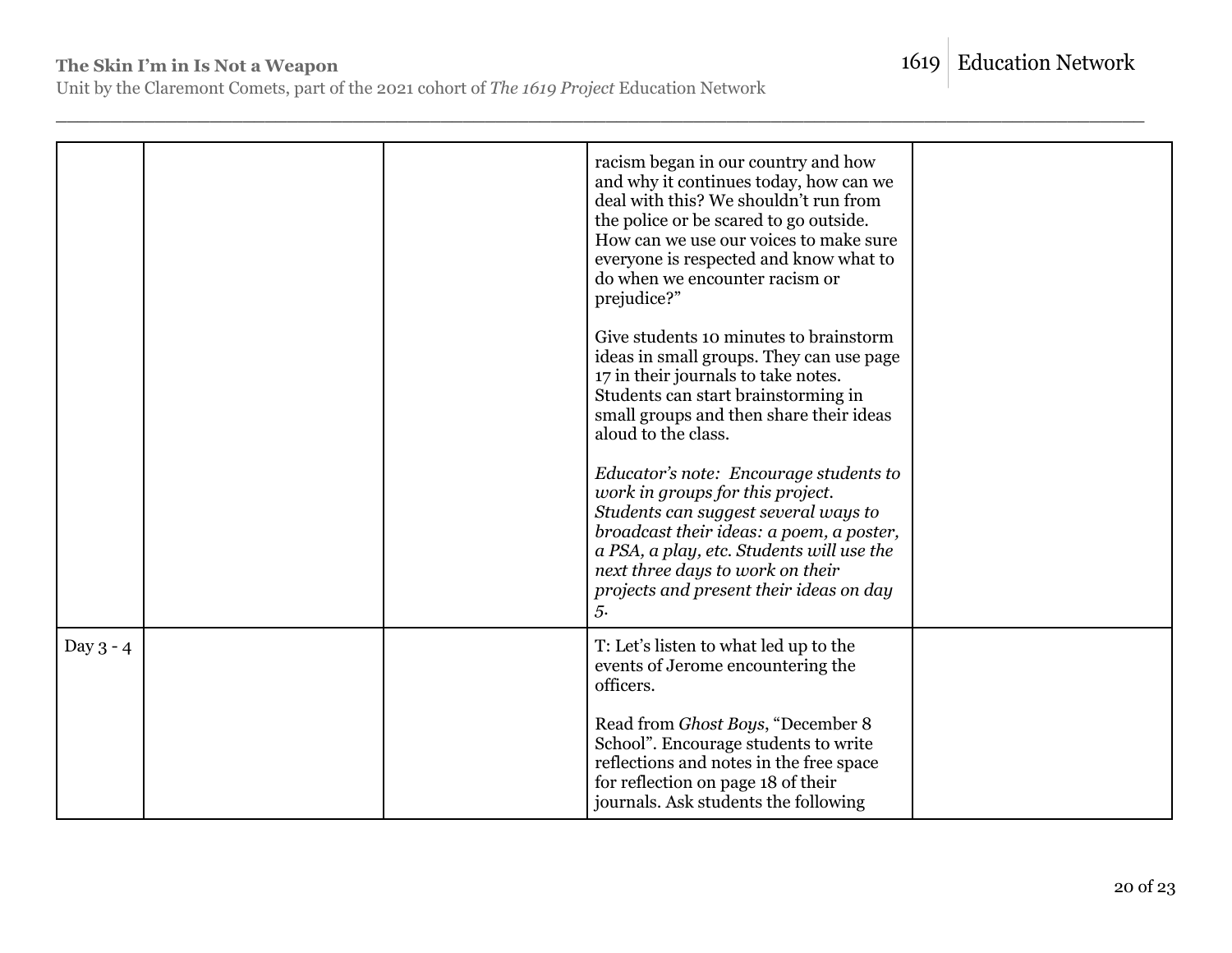Unit by the Claremont Comets, part of the 2021 cohort of *The 1619 Project* Education Network

|       | questions:                                                                                                                                                                                                                                                                                                                                                                                                                                                                                                                                                                                                        |                                                                                                                                                                                              |
|-------|-------------------------------------------------------------------------------------------------------------------------------------------------------------------------------------------------------------------------------------------------------------------------------------------------------------------------------------------------------------------------------------------------------------------------------------------------------------------------------------------------------------------------------------------------------------------------------------------------------------------|----------------------------------------------------------------------------------------------------------------------------------------------------------------------------------------------|
|       | T: How did Carlos influence Jerome?<br>(He convinces him to take the gun with)<br>him since it's just a toy and so he won't<br>get bullied.)<br>T: Would you consider Carlos a friend?<br>(Responses may vary)<br>Give students the rest of the<br>instructional time to work on their<br>projects.                                                                                                                                                                                                                                                                                                               |                                                                                                                                                                                              |
| Day 5 | Allow students time for finishing<br>touches and time to present their ideas.<br>Educator note: rubrics should be<br>created by the teacher to evaluate<br>project ideas that students brainstorm<br>together. An example of rubrics I<br>created for students are included in the<br>Performance Task Rubrics document.<br>Have students complete the list of<br>questions in the Final Reflection<br><b>Assessment</b><br>Educator notes: You can choose some of<br>the questions or all of the questions for<br>students to answer.<br>In your own words, what is<br>slavery?<br>How were Black people treated | <b>Performance Task Rubrics</b><br>$[}.pdf]$<br>Performance Task Rubrics<br>[.pdf]<br><b>Final Reflection Assessment</b><br>[.pdf]<br><b>Final Reflection Assessment</b><br>$[.\text{docx}]$ |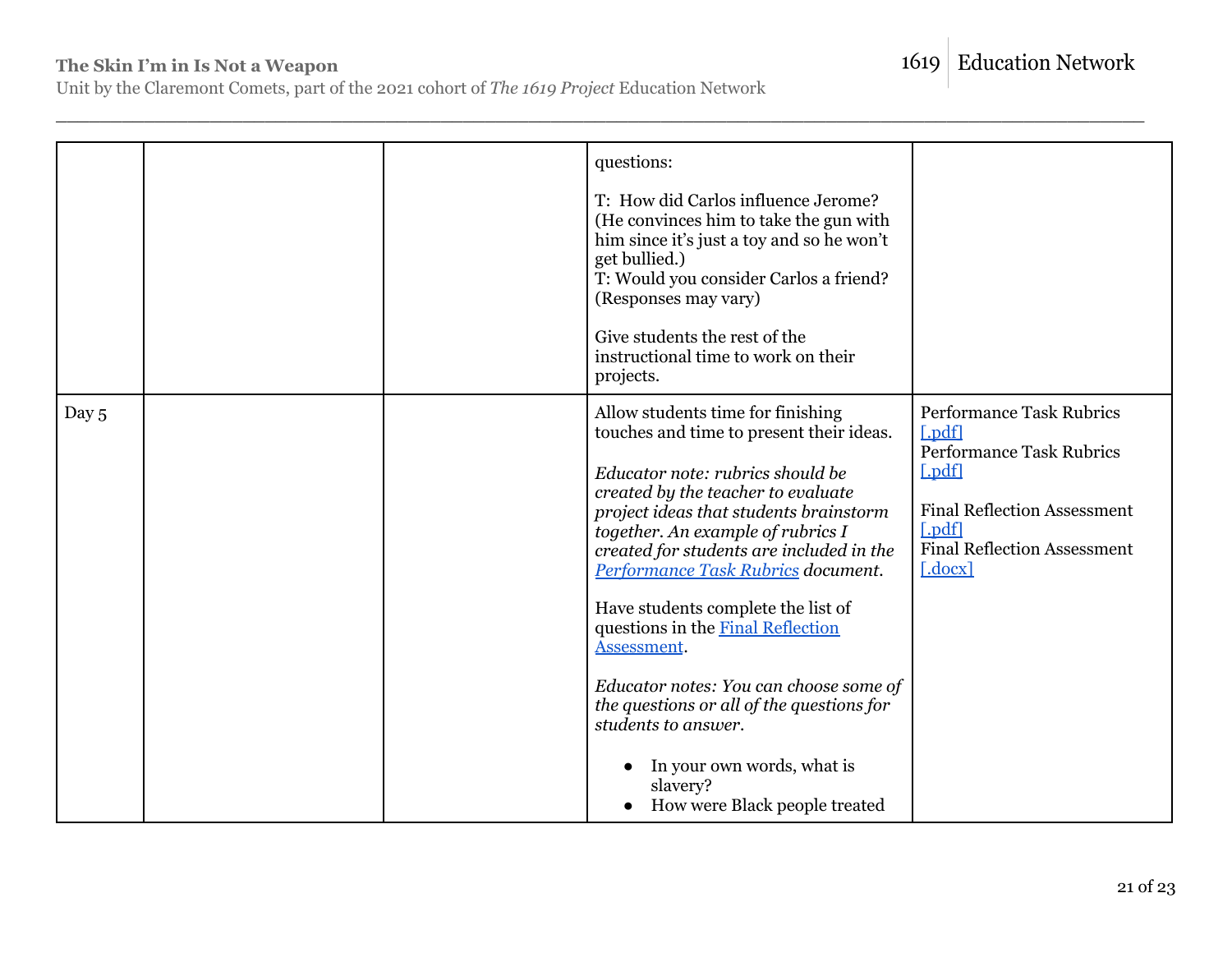Unit by the Claremont Comets, part of the 2021 cohort of *The 1619 Project* Education Network

|                           |                                                                                     |                                                                                                                                                                                              | during slavery in America?<br>Provide any examples you can<br>remember.<br>What did white Americans want<br>freed blacks to do after the war?<br>What really happened?<br>Describe how life was like after<br><b>Black Americans gained their</b><br>freedom.<br>What can we do to combat<br>racism in our everyday life?<br>Are there any additional<br>questions you would still like to<br>explore?                                                                                                                      |                                                                                                                     |
|---------------------------|-------------------------------------------------------------------------------------|----------------------------------------------------------------------------------------------------------------------------------------------------------------------------------------------|-----------------------------------------------------------------------------------------------------------------------------------------------------------------------------------------------------------------------------------------------------------------------------------------------------------------------------------------------------------------------------------------------------------------------------------------------------------------------------------------------------------------------------|---------------------------------------------------------------------------------------------------------------------|
| <b>Extension Activity</b> |                                                                                     |                                                                                                                                                                                              |                                                                                                                                                                                                                                                                                                                                                                                                                                                                                                                             |                                                                                                                     |
| Day 1                     | <b>Born on the Water by Nikole</b><br>Hannah-Jones, Renée<br>Watson, Nikkolas Smith | Students will analyze an<br>underrepresented story<br>about enslaved Africans<br>and their ancestors.<br>Students will discuss<br>themes of resilience,<br>freedom, culture and<br>identity. | Teacher Read Aloud: While reading, the<br>teacher can ask the following questions<br>to foster discussion and text<br>engagement.<br>Before reading Born in the Water, ask<br>students: A young girl gets an<br>assignment in class asking her to trace<br>her roots. The assignment has her<br>confused about her background, until<br>she talks to her grandmother. Have you<br>ever wondered what country your family<br>originated from?<br>Share the Comprehension Questions for<br>Born in the Water with students to | Comprehension Questions for<br>Born in the Water [.pdf]<br>Comprehension Questions for<br>Born in the Water [.docx] |